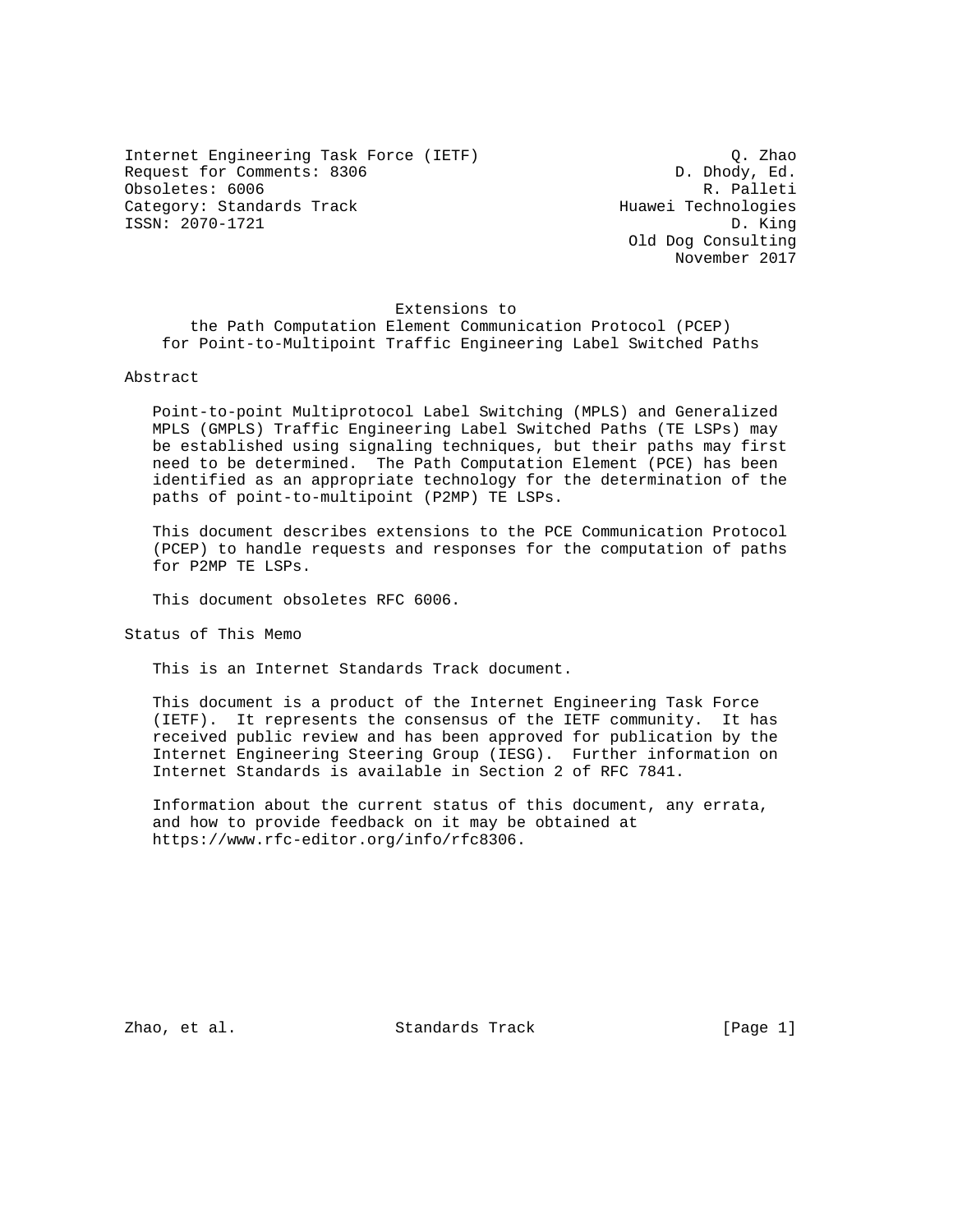### Copyright Notice

 Copyright (c) 2017 IETF Trust and the persons identified as the document authors. All rights reserved.

 This document is subject to BCP 78 and the IETF Trust's Legal Provisions Relating to IETF Documents

 (https://trustee.ietf.org/license-info) in effect on the date of publication of this document. Please review these documents carefully, as they describe your rights and restrictions with respect to this document. Code Components extracted from this document must include Simplified BSD License text as described in Section 4.e of the Trust Legal Provisions and are provided without warranty as described in the Simplified BSD License.

 This document may contain material from IETF Documents or IETF Contributions published or made publicly available before November 10, 2008. The person(s) controlling the copyright in some of this material may not have granted the IETF Trust the right to allow modifications of such material outside the IETF Standards Process. Without obtaining an adequate license from the person(s) controlling the copyright in such materials, this document may not be modified outside the IETF Standards Process, and derivative works of it may not be created outside the IETF Standards Process, except to format it for publication as an RFC or to translate it into languages other than English.

## Table of Contents

| 3.1.1. IGP Extensions for P2MP Capability Advertisement  7     |  |  |  |  |
|----------------------------------------------------------------|--|--|--|--|
|                                                                |  |  |  |  |
| 3.2. Efficient Presentation of P2MP LSPs  8                    |  |  |  |  |
| 3.3. P2MP Path Computation Request/Reply Message Extensions  9 |  |  |  |  |
|                                                                |  |  |  |  |
| $3.3.2$ . The P2MP END-POINTS Object 11                        |  |  |  |  |
|                                                                |  |  |  |  |
|                                                                |  |  |  |  |

Zhao, et al. Standards Track [Page 2]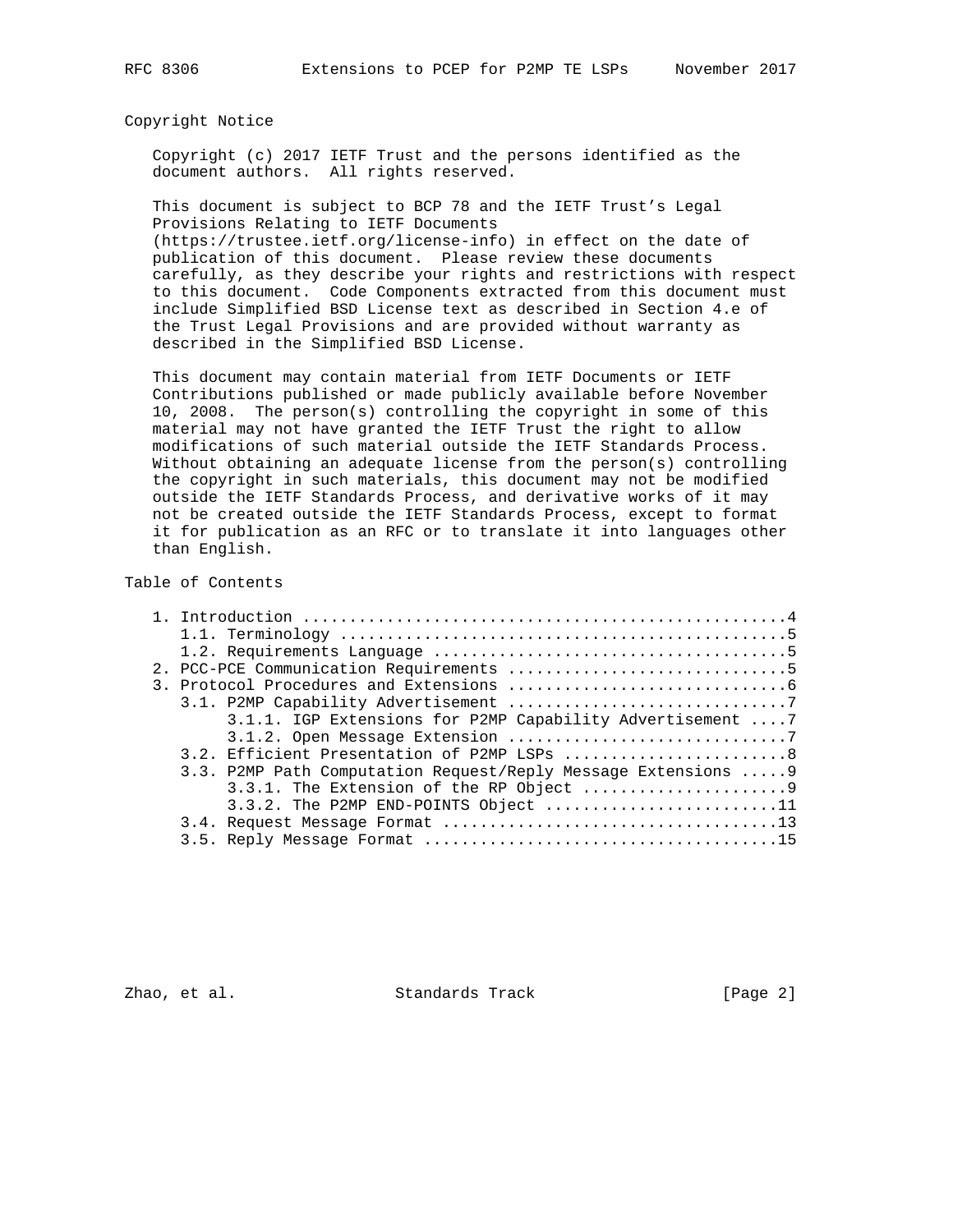| 3.6. P2MP Objective Functions and Metric Types 16             |
|---------------------------------------------------------------|
|                                                               |
| 3.6.2. METRIC Object-Type Values 17                           |
| 3.7. Non-Support of P2MP Path Computation 17                  |
| 3.8. Non-Support by Back-Level PCE Implementations 17         |
| 3.9. P2MP TE Path Reoptimization Request 17                   |
| 3.10. Adding and Pruning Leaves to/from the P2MP Tree 18      |
|                                                               |
| 3.11.1. Branch Node Object 22                                 |
| 3.12. Synchronization of P2MP TE Path Computation Requests 22 |
| 3.13. Request and Response Fragmentation 23                   |
| 3.13.1. Request Fragmentation Procedure 24                    |
| 3.13.2. Response Fragmentation Procedure 24                   |
| 3.13.3. Fragmentation Example 24                              |
| 3.14. UNREACH-DESTINATION Object 25                           |
| 3.15. P2MP PCEP-ERROR Objects and Types 27                    |
|                                                               |
|                                                               |
| 4.1. Control of Function and Policy 28                        |
| 4.2. Information and Data Models 28                           |
| 4.3. Liveness Detection and Monitoring 29                     |
|                                                               |
| 4.5. Requirements for Other Protocols and Functional          |
|                                                               |
|                                                               |
|                                                               |
|                                                               |
|                                                               |
| 6.2. Request Parameter Bit Flags 31                           |
|                                                               |
| 6.4. METRIC Object-Type Values 32                             |
|                                                               |
| 6.6. PCEP-ERROR Objects and Types 34                          |
|                                                               |
|                                                               |
|                                                               |
|                                                               |
|                                                               |
|                                                               |
| Appendix A. Summary of Changes from RFC 6006 39               |
| Appendix A.1. RBNF Changes from RFC 6006 39                   |
|                                                               |
|                                                               |
|                                                               |

zhao, et al. Standards Track [Page 3]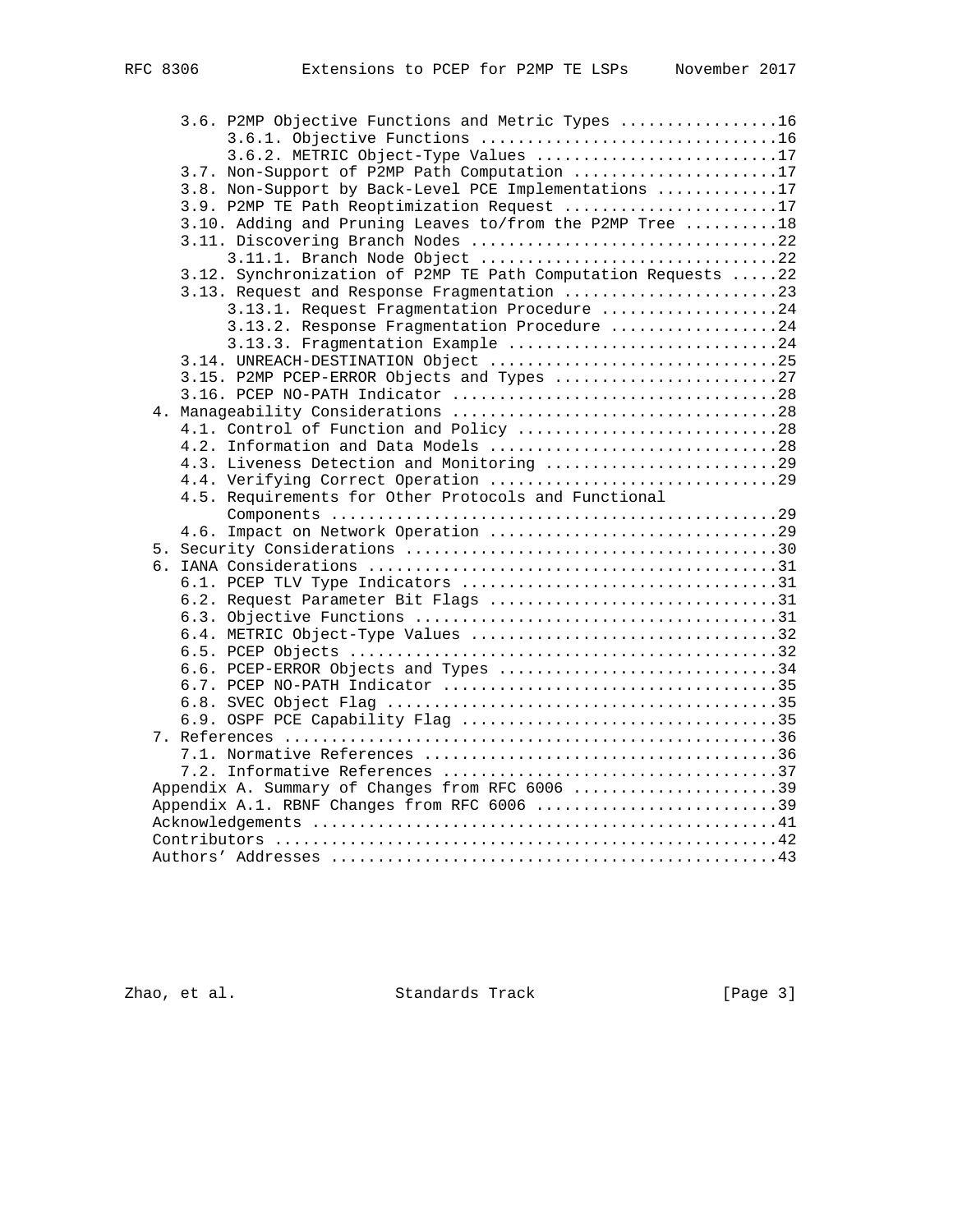# 1. Introduction

 The Path Computation Element (PCE) as defined in [RFC4655] is an entity that is capable of computing a network path or route based on a network graph and applying computational constraints. A Path Computation Client (PCC) may make requests to a PCE for paths to be computed.

 [RFC4875] describes how to set up point-to-multipoint (P2MP) Traffic Engineering Label Switched Paths (TE LSPs) for use in Multiprotocol Label Switching (MPLS) and Generalized MPLS (GMPLS) networks.

 The PCE has been identified as a suitable application for the computation of paths for P2MP TE LSPs [RFC5671].

 The PCE Communication Protocol (PCEP) is designed as a communication protocol between PCCs and PCEs for point-to-point (P2P) path computations and is defined in [RFC5440]. However, that specification does not provide a mechanism to request path computation of P2MP TE LSPs.

 A P2MP LSP is comprised of multiple source-to-leaf (S2L) sub-LSPs. These S2L sub-LSPs are set up between ingress and egress Label Switching Routers (LSRs) and are appropriately overlaid to construct a P2MP TE LSP. During path computation, the P2MP TE LSP may be determined as a set of S2L sub-LSPs that are computed separately and combined to give the path of the P2MP LSP, or the entire P2MP TE LSP may be determined as a P2MP tree in a single computation.

 This document relies on the mechanisms of PCEP to request path computation for P2MP TE LSPs. One Path Computation Request message from a PCC may request the computation of the whole P2MP TE LSP, or the request may be limited to a subset of the S2L sub-LSPs. In the extreme case, the PCC may request the S2L sub-LSPs to be computed individually; the PCC is responsible for deciding whether to signal individual S2L sub-LSPs or combine the computation results to signal the entire P2MP TE LSP. Hence, the PCC may use one Path Computation Request message or may split the request across multiple path computation messages.

 This document obsoletes [RFC6006] and incorporates the following errata:

o Erratum IDs 3819, 3830, 3836, 4867, and 4868 for [RFC6006]

o Erratum ID 4956 for [RFC5440]

All changes from [RFC6006] are listed in Appendix A.

Zhao, et al. Standards Track [Page 4]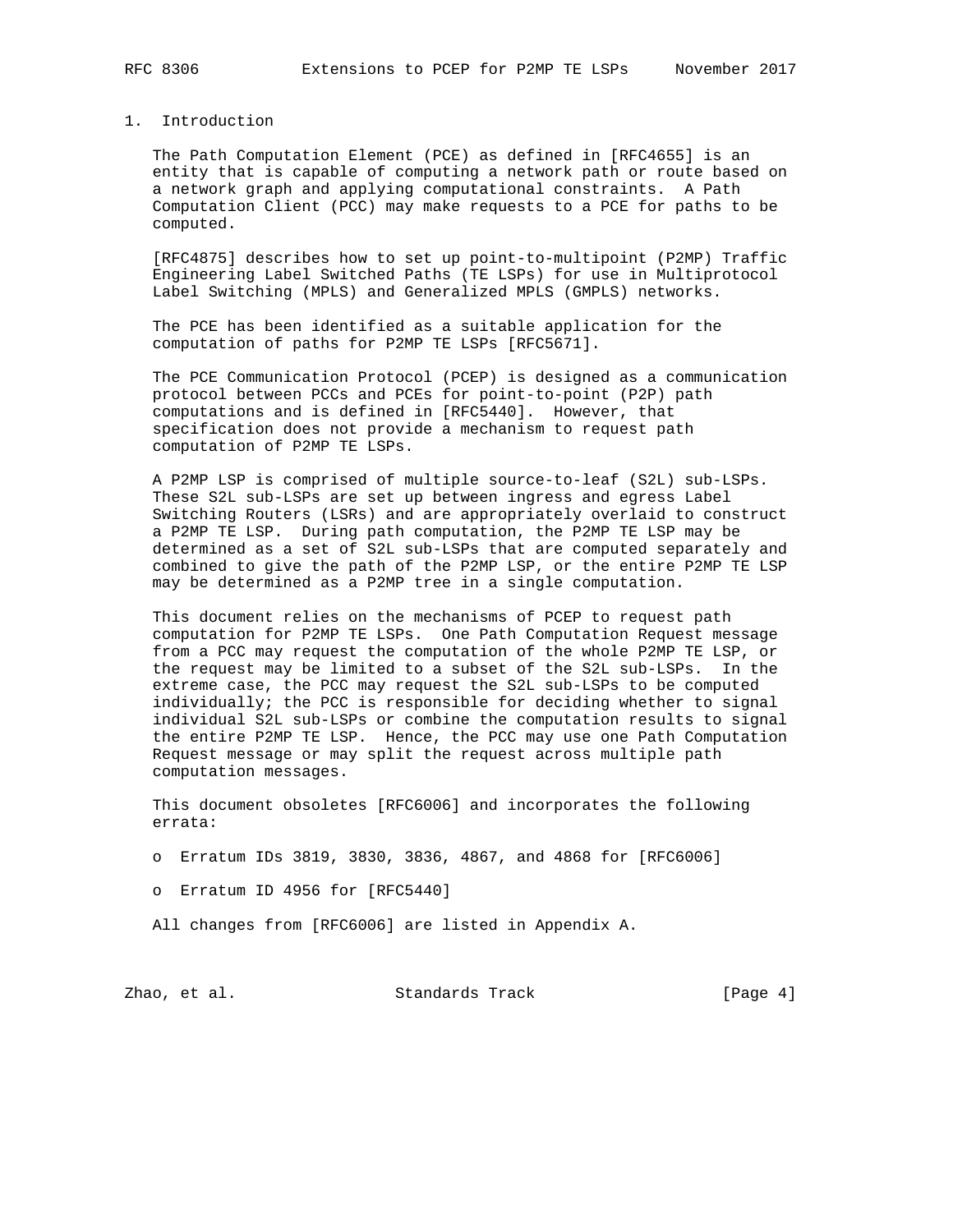1.1. Terminology

Terminology used in this document:

TE LSP: Traffic Engineering Label Switched Path.

LSR: Label Switching Router.

 OF: Objective Function. A set of one or more optimization criteria used for the computation of a single path (e.g., path cost minimization) or for the synchronized computation of a set of paths (e.g., aggregate bandwidth consumption minimization).

P2MP: Point-to-Multipoint.

P2P: Point-to-Point.

 This document also uses the terminology defined in [RFC4655], [RFC4875], and [RFC5440].

1.2. Requirements Language

 The key words "MUST", "MUST NOT", "REQUIRED", "SHALL", "SHALL NOT", "SHOULD", "SHOULD NOT", "RECOMMENDED", "NOT RECOMMENDED", "MAY", and "OPTIONAL" in this document are to be interpreted as described in BCP 14 [RFC2119] [RFC8174] when, and only when, they appear in all capitals, as shown here.

2. PCC-PCE Communication Requirements

 This section summarizes the PCC-PCE communication requirements as met by the protocol extension specified in this document for P2MP MPLS-TE LSPs. The numbering system in the list below corresponds to the requirement numbers (e.g., R1, R2) used in [RFC5862].

- 1. The PCC MUST be able to specify that the request is a P2MP path computation request.
- 2. The PCC MUST be able to specify that objective functions are to be applied to the P2MP path computation request.
- 3. The PCE MUST have the capability to reject a P2MP path computation request and indicate non-support of P2MP path computation.
- 4. The PCE MUST provide an indication of non-support of P2MP path computation by back-level PCE implementations.

Zhao, et al. Standards Track [Page 5]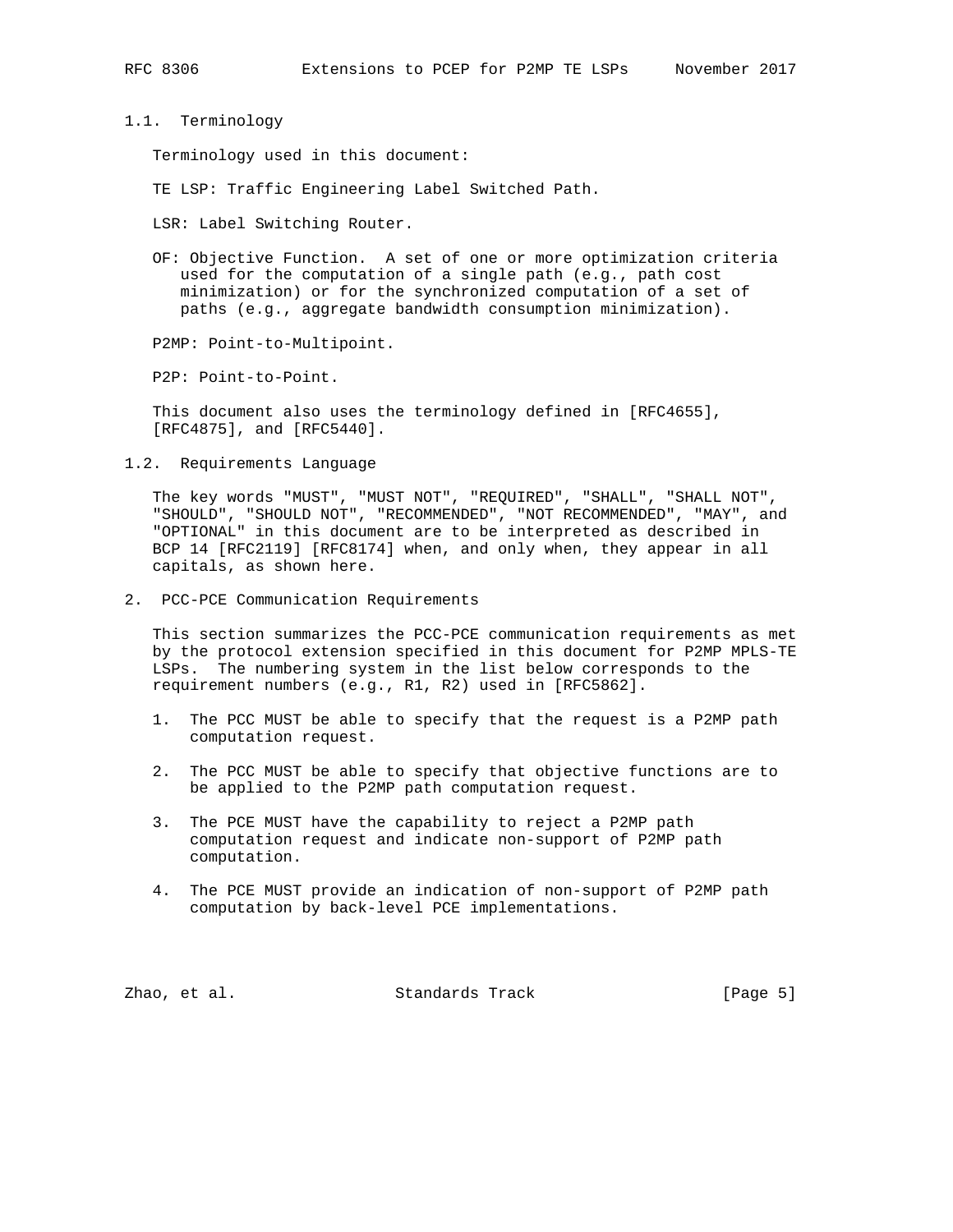- 5. A P2MP path computation request MUST be able to list multiple destinations.
- 6. A P2MP path computation response MUST be able to carry the path of a P2MP LSP.
- 7. By default, the path returned by the PCE SHOULD use the compressed format.
- 8. It MUST be possible for a single P2MP path computation request or response to be conveyed by a sequence of messages.
- 9. It MUST NOT be possible for a single P2MP path computation request to specify a set of different constraints, traffic parameters, or quality-of-service requirements for different destinations of a P2MP LSP.
- 10. P2MP path modification and P2MP path diversity MUST be supported.
- 11. It MUST be possible to reoptimize existing P2MP TE LSPs.
- 12. It MUST be possible to add and remove P2MP destinations from existing paths.
- 13. It MUST be possible to specify a list of applicable branch nodes to use when computing the P2MP path.
- 14. It MUST be possible for a PCC to discover P2MP path computation capability.
- 15. The PCC MUST be able to request diverse paths when requesting a P2MP path.
- 3. Protocol Procedures and Extensions

 The following section describes the protocol extensions required to satisfy the requirements specified in Section 2 ("PCC-PCE Communication Requirements") of this document.

Zhao, et al. Standards Track [Page 6]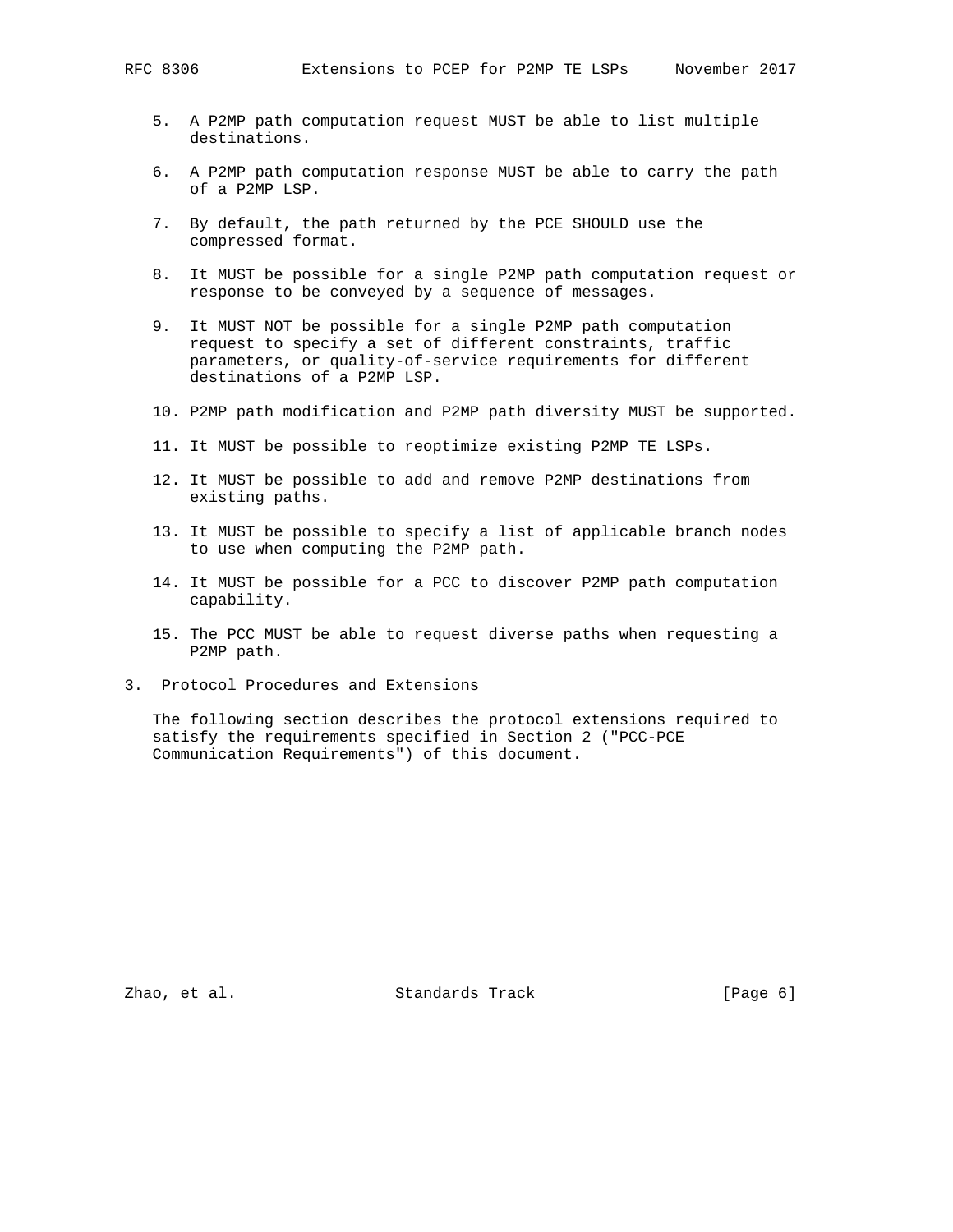### 3.1. P2MP Capability Advertisement

3.1.1. IGP Extensions for P2MP Capability Advertisement

 [RFC5088] defines a PCE Discovery (PCED) TLV carried in an OSPF Router Information Link State Advertisement (LSA) as defined in [RFC7770] to facilitate PCE discovery using OSPF. [RFC5088] specifies that no new sub-TLVs may be added to the PCED TLV. This document defines a flag in the OSPF PCE Capability Flags to indicate the capability of P2MP computation.

 Similarly, [RFC5089] defines the PCED sub-TLV for use in PCE discovery using IS-IS. This document will use the same flag for the OSPF PCE Capability Flags sub-TLV to allow IS-IS to indicate the capability of P2MP computation.

 The IANA assignment for a shared OSPF and IS-IS P2MP Capability Flag is documented in Section 6.9 ("OSPF PCE Capability Flag") of this document.

 PCEs wishing to advertise that they support P2MP path computation would set the bit (10) accordingly. PCCs that do not understand this bit will ignore it (per [RFC5088] and [RFC5089]). PCEs that do not support P2MP will leave the bit clear (per the default behavior defined in [RFC5088] and [RFC5089]).

 PCEs that set the bit to indicate support of P2MP path computation MUST follow the procedures in Section 3.3.2 ("The P2MP END-POINTS Object") to further qualify the level of support.

## 3.1.2. Open Message Extension

 Based on the Capabilities Exchange requirement described in [RFC5862], if a PCE does not advertise its P2MP capability during discovery, PCEP should be used to allow a PCC to discover, during the Open Message Exchange, which PCEs are capable of supporting P2MP path computation.

 To satisfy this requirement, we extend the PCEP OPEN object by defining an optional TLV to indicate the PCE's capability to perform P2MP path computations.

 IANA has allocated value 6 from the "PCEP TLV Type Indicators" subregistry, as documented in Section 6.1 ("PCEP TLV Type Indicators"). The description is "P2MP capable", and the length value is 2 bytes. The value field is set to default value 0.

Zhao, et al. Standards Track [Page 7]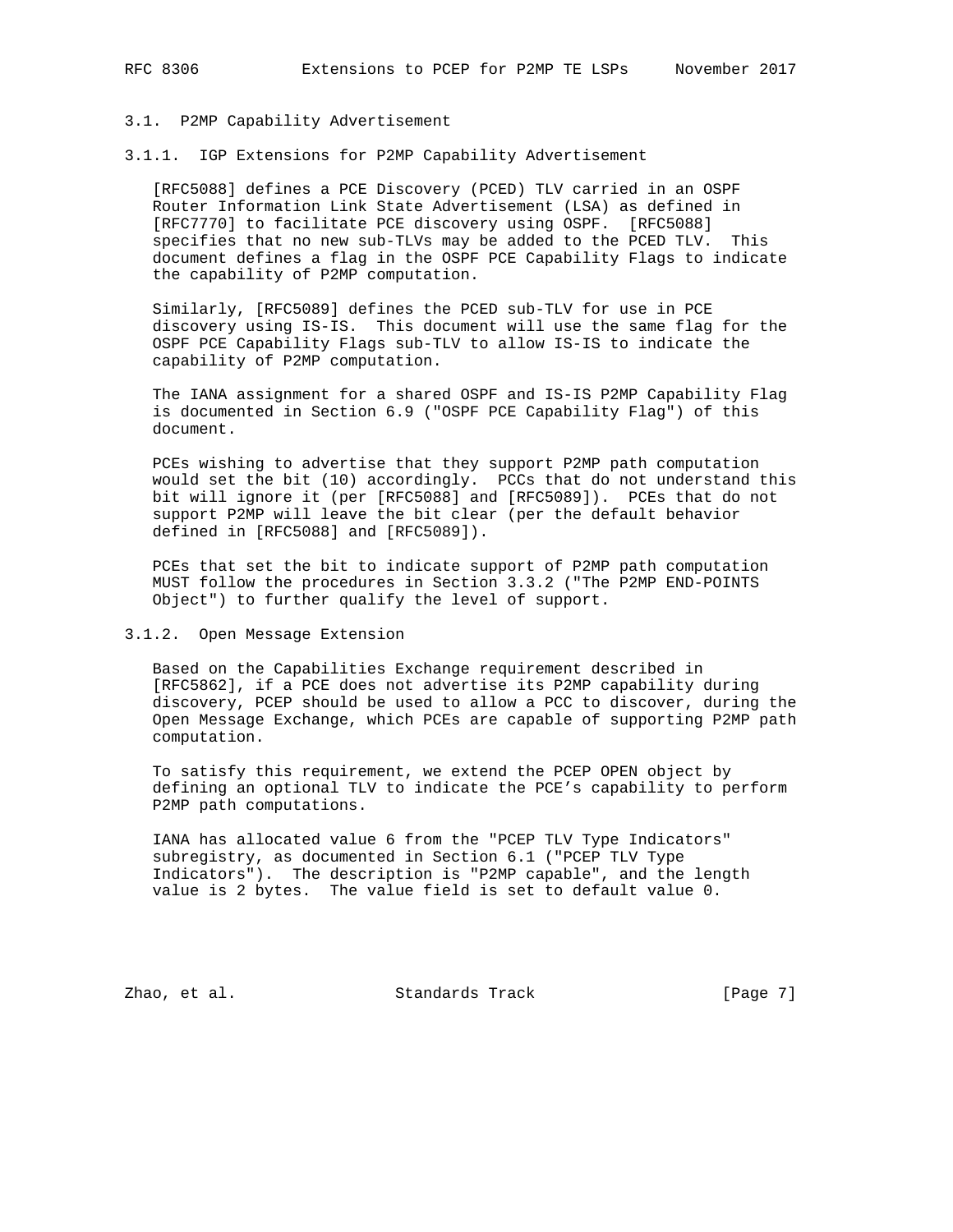The inclusion of this TLV in an OPEN object indicates that the sender can perform P2MP path computations.

 The capability TLV is meaningful only for a PCE, so it will typically appear only in one of the two Open messages during PCE session establishment. However, in the case of PCE cooperation (e.g., inter-domain), when a PCE behaving as a PCC initiates a PCE session it SHOULD also indicate its path computation capabilities.

# 3.2. Efficient Presentation of P2MP LSPs

 When specifying additional leaves or when optimizing existing P2MP TE LSPs as specified in [RFC5862], it may be necessary to pass existing P2MP LSP route information between the PCC and PCE in the request and reply messages. In each of these scenarios, we need path objects for efficiently passing the existing P2MP LSP between the PCE and PCC.

 We specify the use of the Resource Reservation Protocol Traffic Engineering (RSVP-TE) extensions Explicit Route Object (ERO) to encode the explicit route of a TE LSP through the network. PCEP ERO sub-object types correspond to RSVP-TE ERO sub-object types. The format and content of the ERO are defined in [RFC3209] and [RFC3473].

 The Secondary Explicit Route Object (SERO) is used to specify the explicit route of an S2L sub-LSP. The path of each subsequent S2L sub-LSP is encoded in a P2MP\_SECONDARY\_EXPLICIT\_ROUTE object SERO. The format of the SERO is the same as the format of an ERO as defined in [RFC3209] and [RFC3473].

 The Secondary Record Route Object (SRRO) is used to record the explicit route of the S2L sub-LSP. The class of the P2MP SRRO is the same as the class of the SRRO as defined in [RFC4873].

 The SERO and SRRO are used to report the route of an existing TE LSP for which a reoptimization is desired. The format and content of the SERO and SRRO are defined in [RFC4875].

Zhao, et al. Standards Track [Page 8]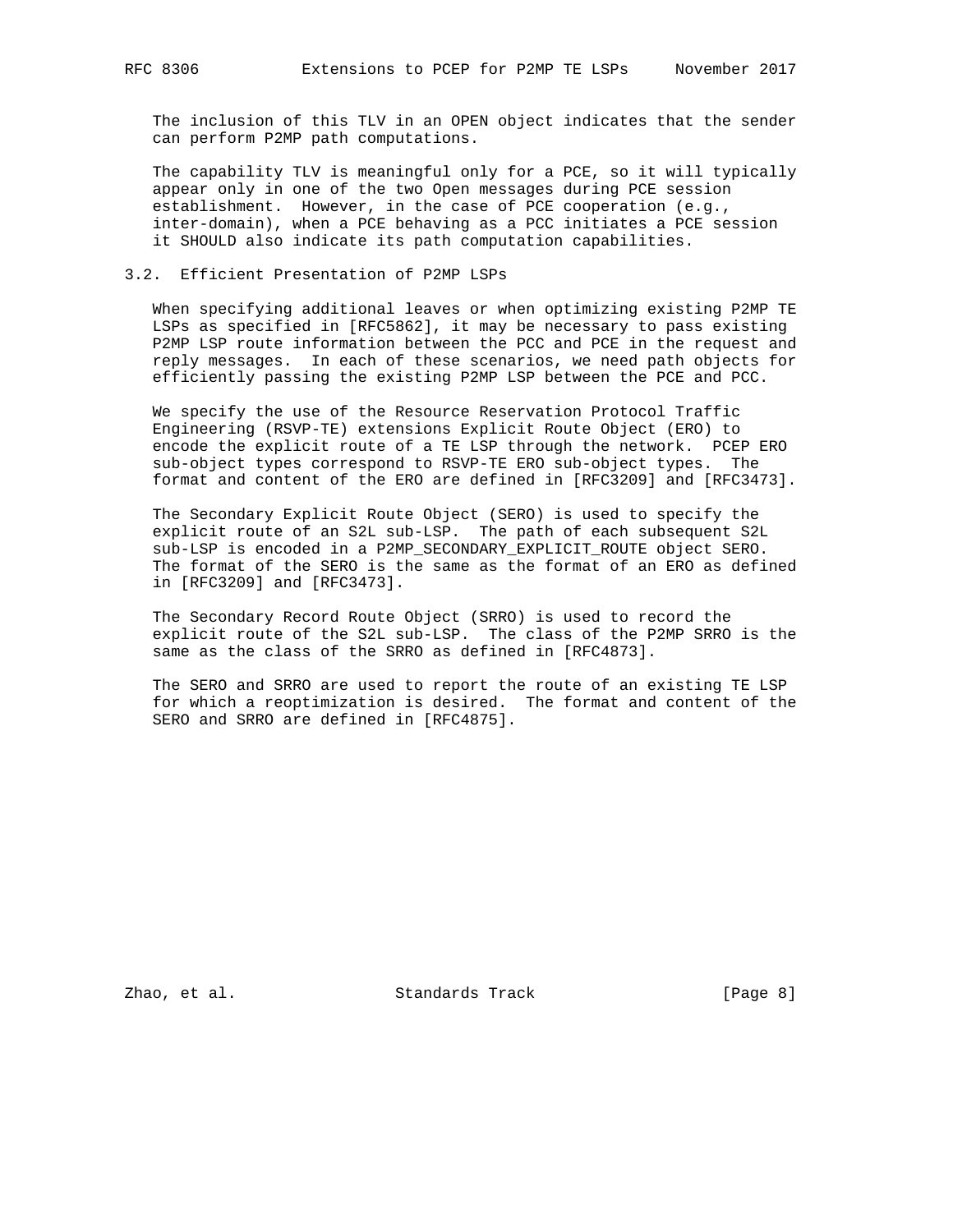PCEP Object-Class and Object-Type values for the SERO and SRRO have been assigned:

| Object-Class Value<br>Name<br>Object-Type | 29<br>SERO<br>$0:$ Reserved<br>$1:$ SERO<br>$2-15:$ Unassigned |
|-------------------------------------------|----------------------------------------------------------------|
| Reference                                 | RFC 8306                                                       |
| Object-Class Value<br>Name<br>Object-Type | 30<br>SRRO<br>$0:$ Reserved<br>$1:$ SRRO<br>2-15: Unassigned   |
| Reference                                 | RFC 8306                                                       |

The IANA assignments are documented in Section 6.5 ("PCEP Objects").

 Since the explicit path is available for immediate signaling by the MPLS or GMPLS control plane, the meanings of all of the sub-objects and fields in this object are identical to those defined for the ERO.

3.3. P2MP Path Computation Request/Reply Message Extensions

 This document extends the existing P2P RP (Request Parameters) object so that a PCC can signal a P2MP path computation request to the PCE receiving the PCEP request. The END-POINTS object is also extended to improve the efficiency of the message exchange between the PCC and PCE in the case of P2MP path computation.

3.3.1. The Extension of the RP Object

 The PCE path computation request and reply messages will need the following additional parameters to indicate to the receiving PCE (1) that the request and reply messages have been fragmented across multiple messages, (2) that they have been requested for a P2MP path, and (3) whether the route is represented in the compressed or uncompressed format.

Zhao, et al. Standards Track [Page 9]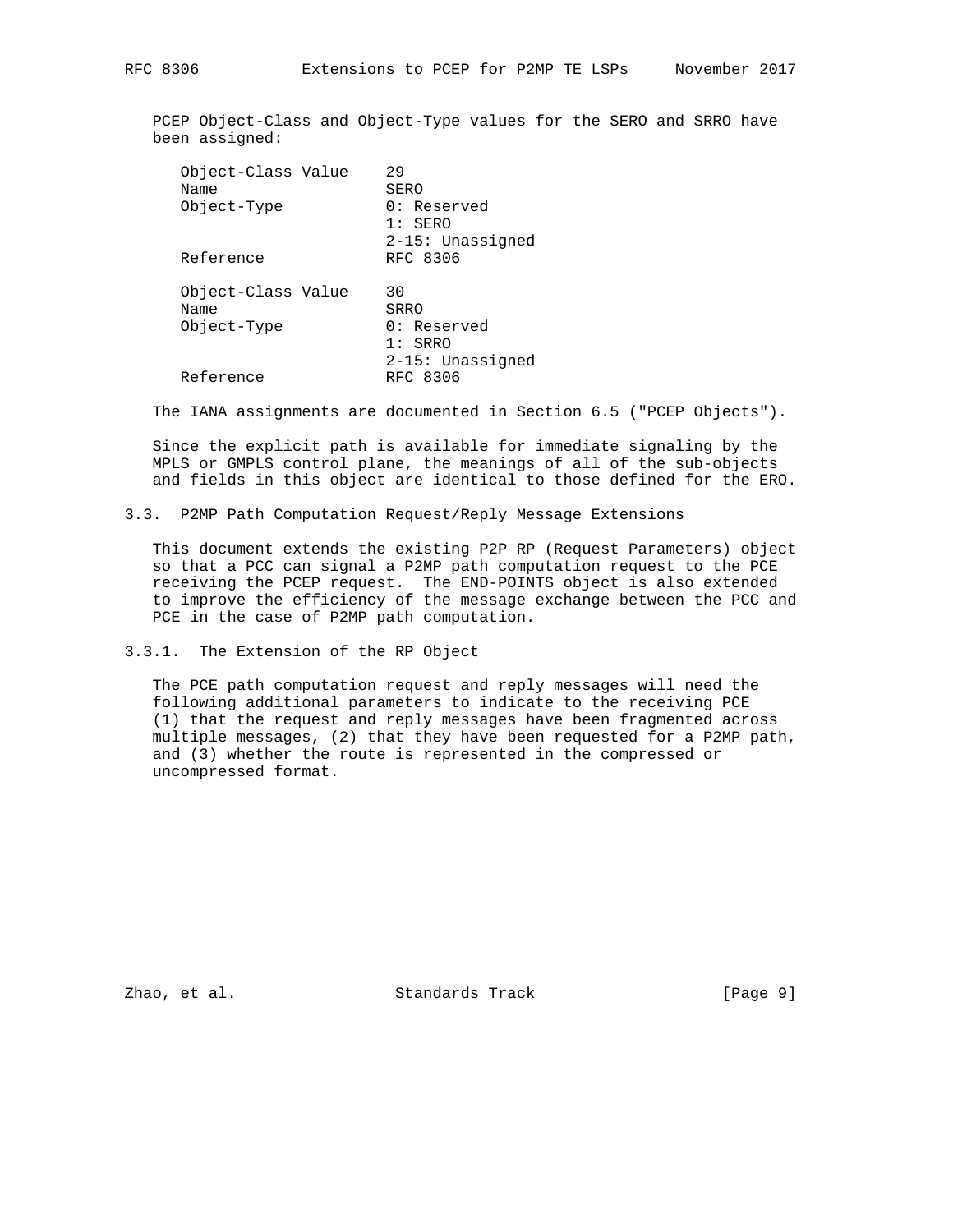This document adds the following flags to the RP object:

 The F-bit is added to the flag bits of the RP object to indicate to the receiver that the request is part of a fragmented request or is not a fragmented request.

- o F (RP fragmentation bit 1 bit):
	- 0: This indicates that the RP is not fragmented or it is the last piece of the fragmented RP.
	- 1: This indicates that the RP is fragmented and this is not the last piece of the fragmented RP. The receiver needs to wait for additional fragments until it receives an RP with the same RP-ID and with the F-bit set to 0.

 The N-bit is added in the flag bits field of the RP object to signal the receiver of the message that the request/reply is for P2MP or is not for P2MP.

- o  $N$  (P2MP bit 1 bit):
	- 0: This indicates that this is not a Path Computation Request (PCReq) or Path Computation Reply (PCRep) message for P2MP.
	- 1: This indicates that this is a PCReq or PCRep message for P2MP.

 The E-bit is added in the flag bits field of the RP object to signal the receiver of the message that the route is in the compressed format or is not in the compressed format. By default, the path returned by the PCE SHOULD use the compressed format.

o E (ERO-compression bit - 1 bit):

0: This indicates that the route is not in the compressed format.

1: This indicates that the route is in the compressed format.

 The IANA assignments are documented in Section 6.2 ("Request Parameter Bit Flags") of this document.

Zhao, et al. Standards Track [Page 10]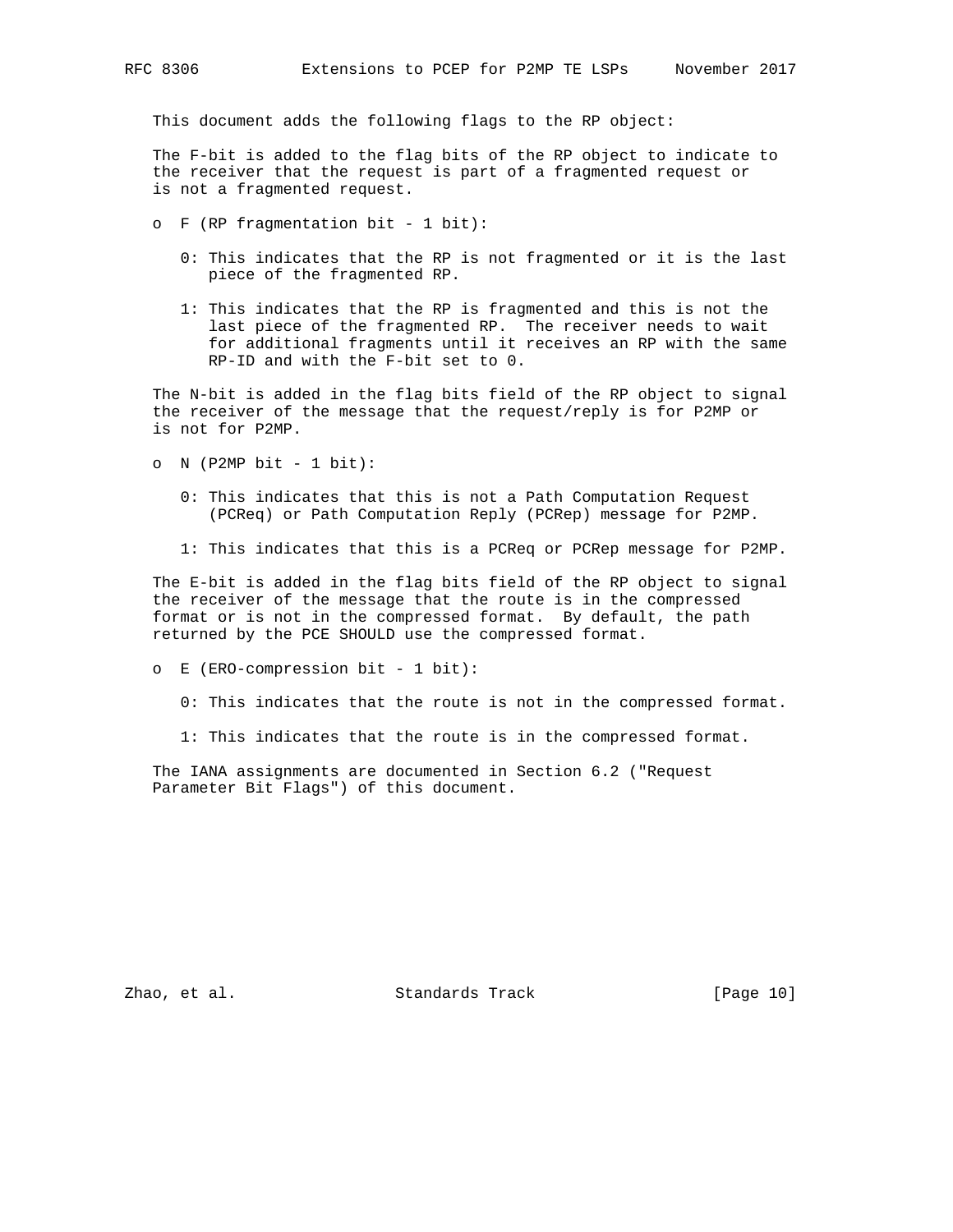# 3.3.2. The P2MP END-POINTS Object

 The END-POINTS object is used in a PCReq message to specify the source IP address and the destination IP address of the path for which a path computation is requested. To represent the end points for a P2MP path efficiently, we define two types of END-POINTS objects for the P2MP path:

- o Old leaves whose path can be modified/reoptimized.
- o Old leaves whose path must be left unchanged.

 With the P2MP END-POINTS object, the PCE Path Computation Request message is expanded in a way that allows a single request message to list multiple destinations.

 In total, there are now four possible types of leaves in a P2MP request:

o New leaves to add (leaf type = 1)

o Old leaves to remove (leaf type = 2)

- o Old leaves whose path can be modified/reoptimized (leaf type = 3)
- o Old leaves whose path must be left unchanged (leaf type = 4)

 A given END-POINTS object gathers the leaves of a given type. The type of leaf in a given END-POINTS object is identified by the END-POINTS object leaf type field.

 Using the P2MP END-POINTS object, the END-POINTS portion of a request message for the multiple destinations can be reduced by up to 50% for a P2MP path where a single source address has a very large number of destinations.

 Note that a P2MP path computation request can mix the different types of leaves by including several END-POINTS objects per RP object as shown in the PCReq Routing Backus-Naur Form (RBNF) [RFC5511] format in Section 3.4 ("Request Message Format").

Zhao, et al. Standards Track [Page 11]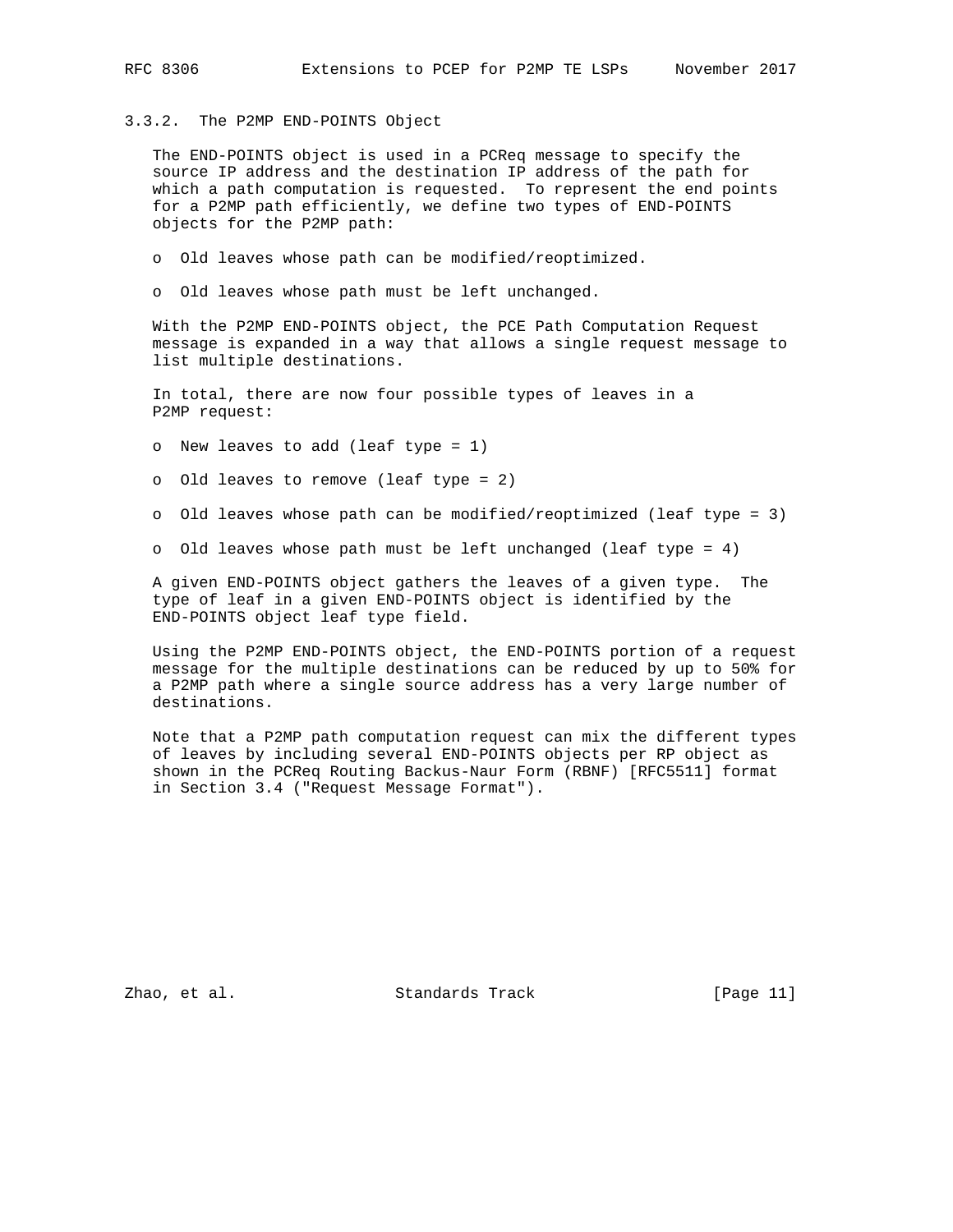The format of the P2MP END-POINTS object body for IPv4 (Object-Type 3) is as follows:

 $0$  1 2 3 0 1 2 3 4 5 6 7 8 9 0 1 2 3 4 5 6 7 8 9 0 1 2 3 4 5 6 7 8 9 0 1 +-+-+-+-+-+-+-+-+-+-+-+-+-+-+-+-+-+-+-+-+-+-+-+-+-+-+-+-+-+-+-+-+ Leaf type +-+-+-+-+-+-+-+-+-+-+-+-+-+-+-+-+-+-+-+-+-+-+-+-+-+-+-+-+-+-+-+-+ Source IPv4 address +-+-+-+-+-+-+-+-+-+-+-+-+-+-+-+-+-+-+-+-+-+-+-+-+-+-+-+-+-+-+-+-+ Destination IPv4 address +-+-+-+-+-+-+-+-+-+-+-+-+-+-+-+-+-+-+-+-+-+-+-+-+-+-+-+-+-+-+-+-+  $\tilde{\mathcal{C}}$  . The contract of the contract of the contract of the contract of the contract of the contract of the contract of the contract of the contract of the contract of the contract of the contract of the contract of +-+-+-+-+-+-+-+-+-+-+-+-+-+-+-+-+-+-+-+-+-+-+-+-+-+-+-+-+-+-+-+-+ Destination IPv4 address +-+-+-+-+-+-+-+-+-+-+-+-+-+-+-+-+-+-+-+-+-+-+-+-+-+-+-+-+-+-+-+-+

Figure 1: The P2MP END-POINTS Object Body Format for IPv4

 The format of the END-POINTS object body for IPv6 (Object-Type 4) is as follows:

 $0$  1 2 3 0 1 2 3 4 5 6 7 8 9 0 1 2 3 4 5 6 7 8 9 0 1 2 3 4 5 6 7 8 9 0 1 +-+-+-+-+-+-+-+-+-+-+-+-+-+-+-+-+-+-+-+-+-+-+-+-+-+-+-+-+-+-+-+-+ Leaf type +-+-+-+-+-+-+-+-+-+-+-+-+-+-+-+-+-+-+-+-+-+-+-+-+-+-+-+-+-+-+-+-+ | | Source IPv6 address (16 bytes) | | +-+-+-+-+-+-+-+-+-+-+-+-+-+-+-+-+-+-+-+-+-+-+-+-+-+-+-+-+-+-+-+-+ | | Destination IPv6 address (16 bytes) | | +-+-+-+-+-+-+-+-+-+-+-+-+-+-+-+-+-+-+-+-+-+-+-+-+-+-+-+-+-+-+-+-+  $\tilde{\gamma}$  . The contract of the contract of the contract of the contract of the contract of the contract of the contract of the contract of the contract of the contract of the contract of the contract of the contract of th +-+-+-+-+-+-+-+-+-+-+-+-+-+-+-+-+-+-+-+-+-+-+-+-+-+-+-+-+-+-+-+-+ | | Destination IPv6 address (16 bytes) | | +-+-+-+-+-+-+-+-+-+-+-+-+-+-+-+-+-+-+-+-+-+-+-+-+-+-+-+-+-+-+-+-+

Figure 2: The P2MP END-POINTS Object Body Format for IPv6

Zhao, et al. Standards Track [Page 12]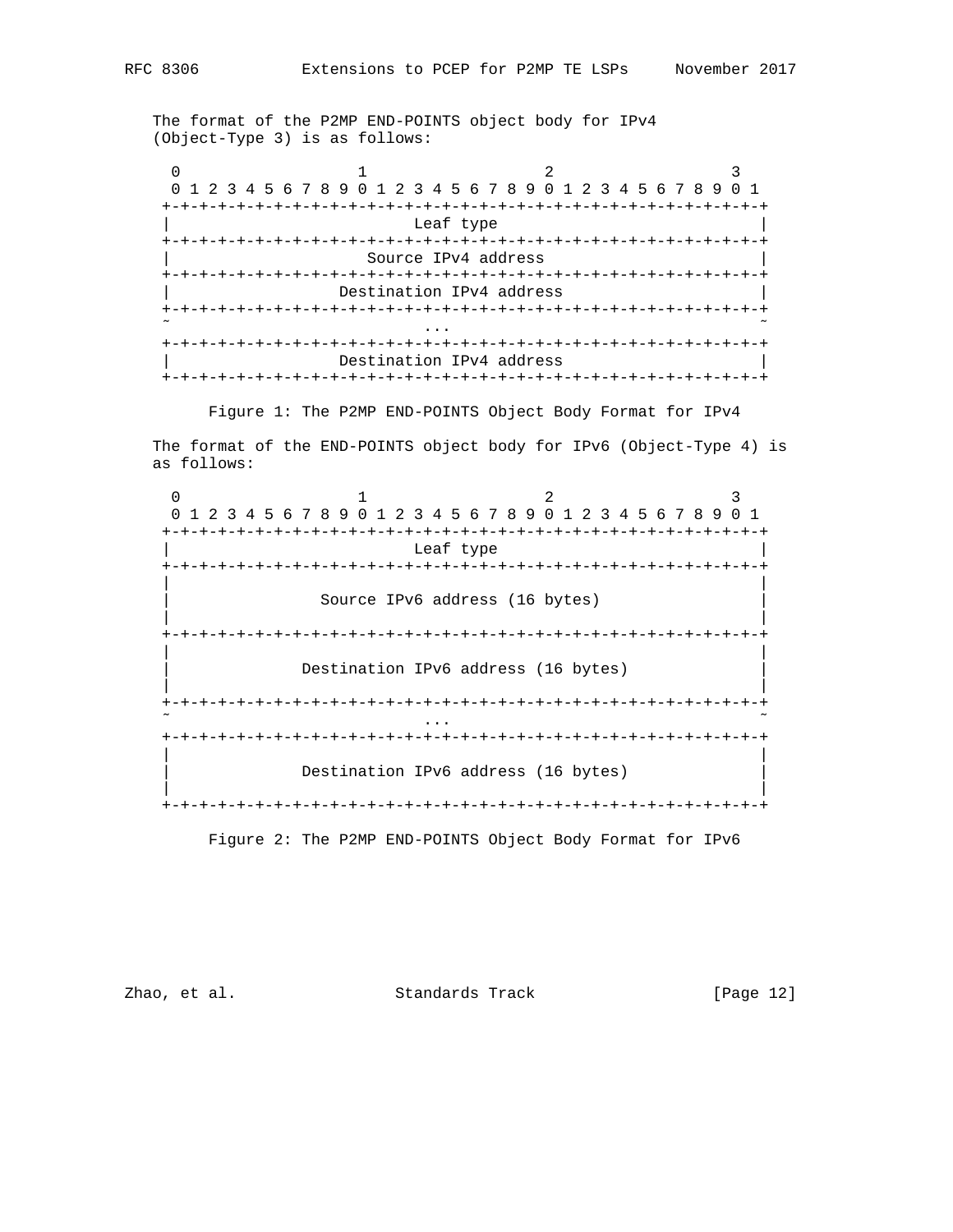The END-POINTS object body has a variable length. These are

- o multiples of 4 bytes for IPv4
- o multiples of 16 bytes, plus 4 bytes, for IPv6

3.4. Request Message Format

 As per [RFC5440], a Path Computation Request message (also referred to as a PCReq message) is a PCEP message sent by a PCC to a PCE to request a path computation. A PCReq message may carry more than one path computation request.

 As per [RFC5541], the OF object MAY be carried within a PCReq message. If an objective function is to be applied to a set of synchronized path computation requests, the OF object MUST be carried just after the corresponding SVEC (Synchronization Vector) object and MUST NOT be repeated for each elementary request.

 The PCReq message is encoded as follows using RBNF as defined in [RFC5511].

Zhao, et al. Standards Track [Page 13]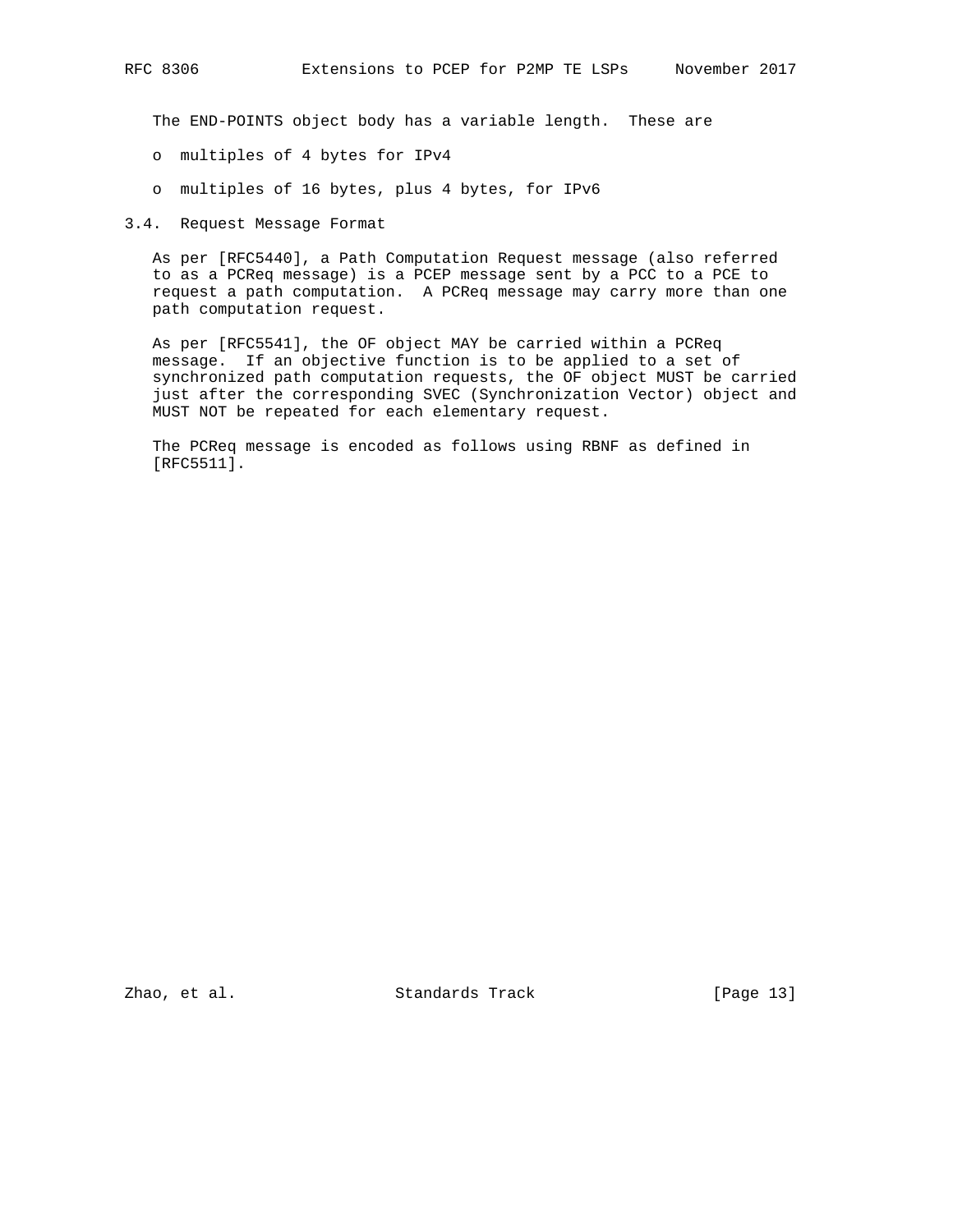Below is the message format for the request message:

```
 <PCReq Message> ::= <Common Header>
                    [<svec-list>]
                   <request-list>
```
where:

```
 <svec-list> ::= <SVEC>
              [<OF>]
              [<metric-list>]
               [<svec-list>]
<request-list> ::= <request>[<request-list>]
<request> ::= <RP>
             <end-point-rro-pair-list>
             [<OF>]
             [<LSPA>]
             [<BANDWIDTH>]
             [<metric-list>]
             [<IRO>|<BNC>]
              [<LOAD-BALANCING>]
```
where:

```
 <end-point-rro-pair-list> ::=
                   <END-POINTS>[<RRO-List>[<BANDWIDTH>]]
                   [<end-point-rro-pair-list>]
```
 <RRO-List> ::= (<RRO>|<SRRO>)[<RRO-List>] <metric-list> ::= <METRIC>[<metric-list>]

Figure 3: The Message Format for the Request Message

Note that we preserve compatibility with the definition of <request> provided in [RFC5440]. At least one instance of <END-POINTS> MUST be present in this message.

 We have documented the IANA assignment of additional END-POINTS Object-Type values in Section 6.5 ("PCEP Objects") of this document.

Zhao, et al. Standards Track [Page 14]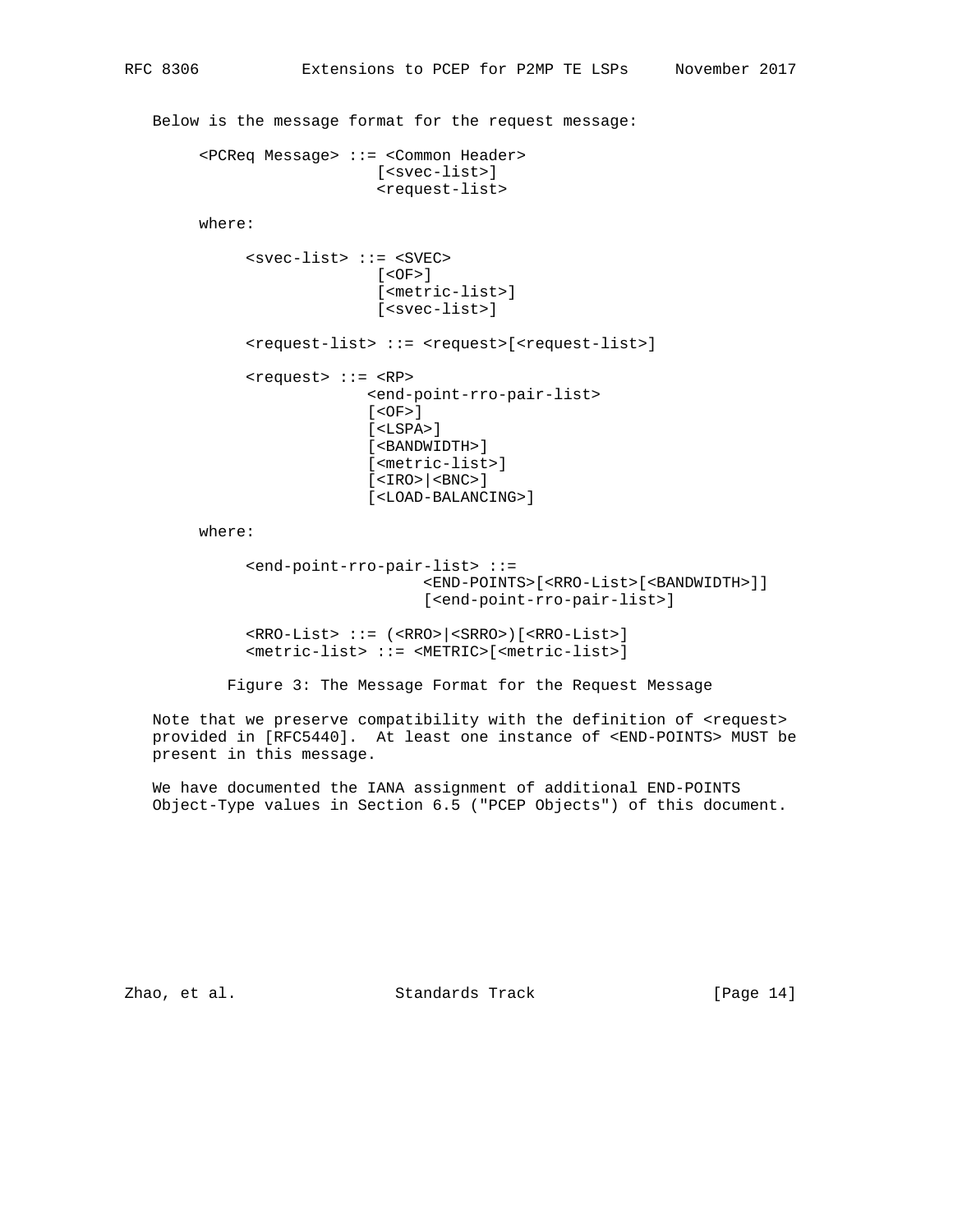### 3.5. Reply Message Format

 The PCEP Path Computation Reply message (also referred to as a PCRep message) is a PCEP message sent by a PCE to a requesting PCC in response to a previously received PCReq message. PCEP supports the bundling of multiple replies to a set of path computation requests within a single PCRep message.

 The PCRep message is encoded as follows using RBNF as defined in [RFC5511].

Below is the message format for the reply message:

 <PCRep Message> ::= <Common Header> <response-list>

where:

```
 <response-list> ::= <response>[<response-list>]
```

```
 <response> ::= <RP>
       [<end-point-path-pair-list>]
       [<NO-PATH>]
       [<UNREACH-DESTINATION>]
       [<attribute-list>]
```

```
 <end-point-path-pair-list> ::=
       [<END-POINTS>]<path>
        [<end-point-path-pair-list>]
```
<path> ::= (<ERO>|<SERO>) [<path>]

where:

```
 <attribute-list> ::= [<OF>]
                    [<LSPA>]
                    [<BANDWIDTH>]
                    [<metric-list>]
                    [<IRO>]
```
Figure 4: The Message Format for the Reply Message

 The optional END-POINTS object in the reply message is used to specify which paths are removed, changed, not changed, or added for the request. The path is only needed for the end points that are added or changed.

Zhao, et al. Standards Track [Page 15]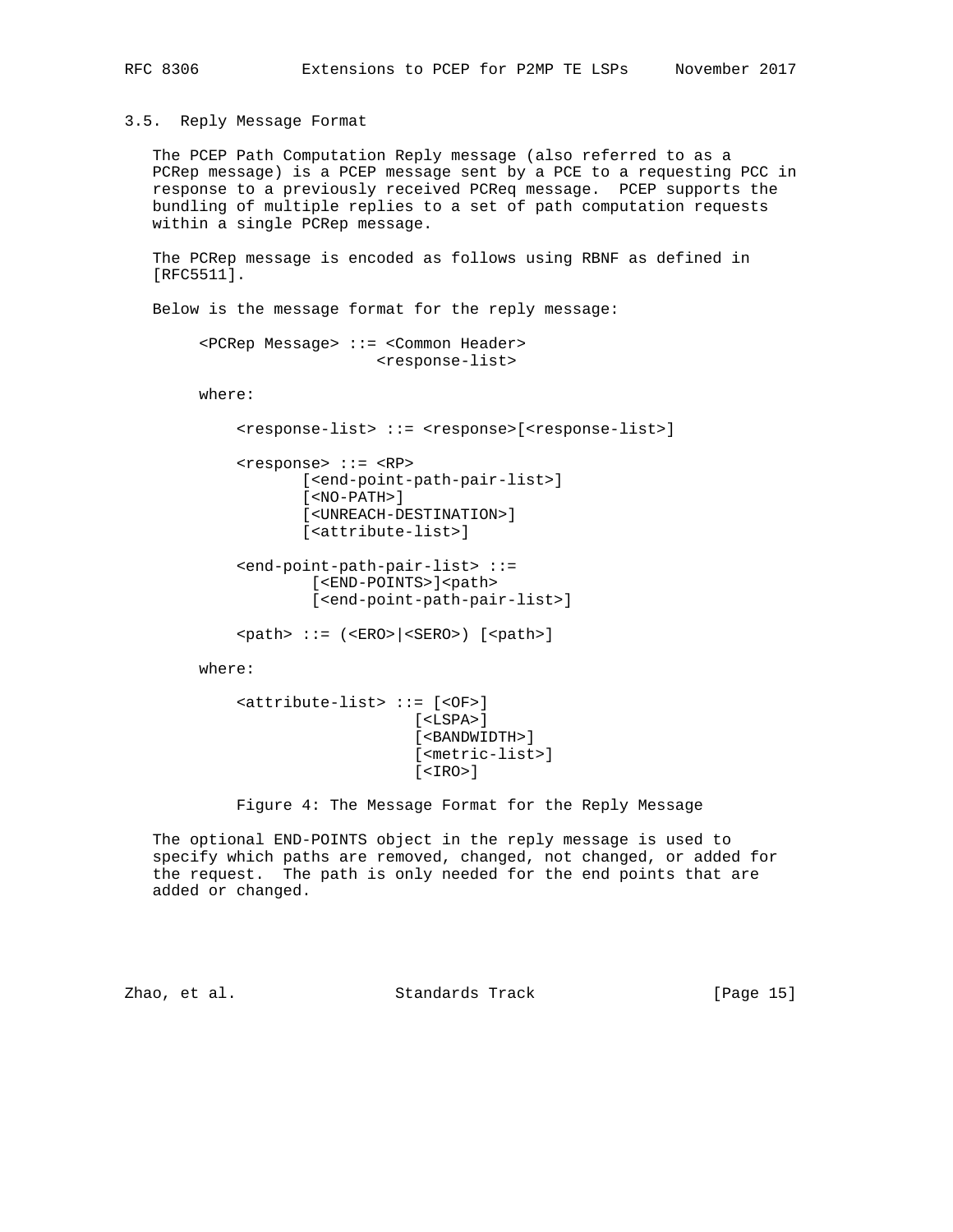If the E-bit (ERO-Compress bit) was set to 1 in the request, then the path will be formed by an ERO followed by a list of SEROs.

Note that we preserve compatibility with the definition of <response> provided in [RFC5440] and with the optional <end-point-path-pair-list> and <path>.

- 3.6. P2MP Objective Functions and Metric Types
- 3.6.1. Objective Functions

 Six objective functions have been defined in [RFC5541] for P2P path computation.

This document defines two additional objective functions -- namely, SPT (Shortest-Path Tree) and MCT (Minimum-Cost Tree) -- that apply to P2MP path computation. Hence, two objective function codes are defined as follows:

Objective Function Code: 7

Name: Shortest-Path Tree (SPT)

 Description: Minimize the maximum source-to-leaf cost with respect to a specific metric or to the TE metric used as the default metric when the metric is not specified (e.g., TE or IGP metric).

Objective Function Code: 8

Name: Minimum-Cost Tree (MCT)

 Description: Minimize the total cost of the tree (i.e., the sum of the costs of tree links) with respect to a specific metric or to the TE metric used as the default metric when the metric is not specified.

 Processing these two objective functions is subject to the rules defined in [RFC5541].

Zhao, et al. Standards Track [Page 16]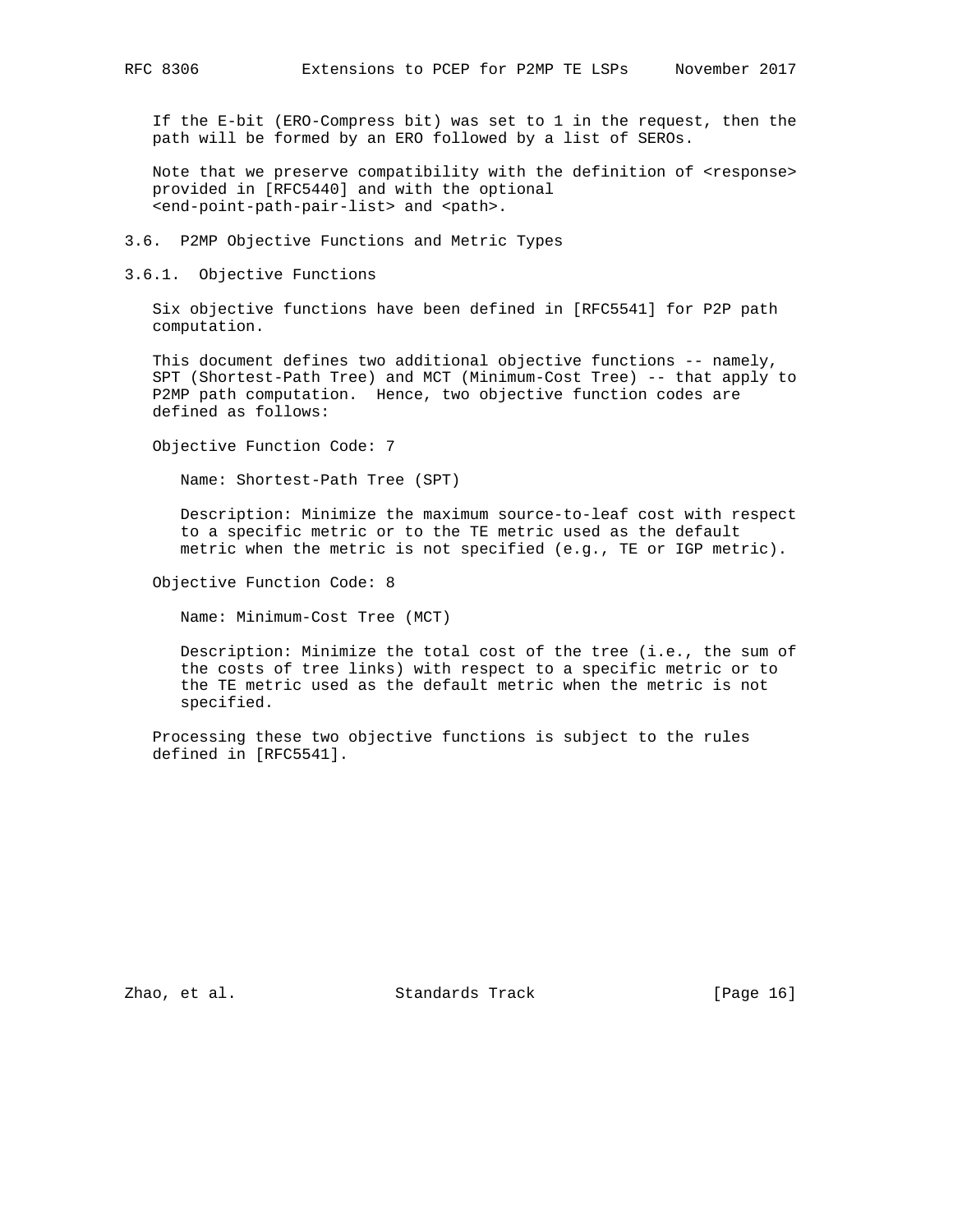# 3.6.2. METRIC Object-Type Values

 There are three types defined for the METRIC object in [RFC5440] - namely, the IGP metric, the TE metric, and Hop Counts. This document defines three additional types for the METRIC object: the P2MP IGP metric, the P2MP TE metric, and the P2MP hop count metric. They encode the sum of the metrics of all links of the tree. The following values for these metric types have been assigned; see Section 6.4.

- o P2MP IGP metric: T=8
- o P2MP TE metric: T=9
- o P2MP hop count metric: T=10
- 3.7. Non-Support of P2MP Path Computation
	- o If a PCE receives a P2MP path computation request and it understands the P2MP flag in the RP object, but the PCE is not capable of P2MP computation, the PCE MUST send a PCErr message with a PCEP-ERROR object and corresponding Error-value. The request MUST then be cancelled at the PCC. The Error-Types and Error-values have been assigned; see Section 6 ("IANA Considerations") of this document.
	- o If the PCE does not understand the P2MP flag in the RP object, then the PCE would send a PCErr message with Error-Type=2 (Capability not supported) as per [RFC5440].
- 3.8. Non-Support by Back-Level PCE Implementations

 If a PCE receives a P2MP request and the PCE does not understand the P2MP flag in the RP object, and therefore the PCEP P2MP extensions, then the PCE SHOULD reject the request.

3.9. P2MP TE Path Reoptimization Request

 A reoptimization request for a P2MP TE path is specified by the use of the R-bit within the RP object as defined in [RFC5440] and is similar to the reoptimization request for a P2P TE path. The only difference is that the PCC MUST insert the list of Record Route Objects (RROs) and SRROs after each instance of the END-POINTS object in the PCReq message, as described in Section 3.4 ("Request Message Format") of this document.

Zhao, et al. Standards Track [Page 17]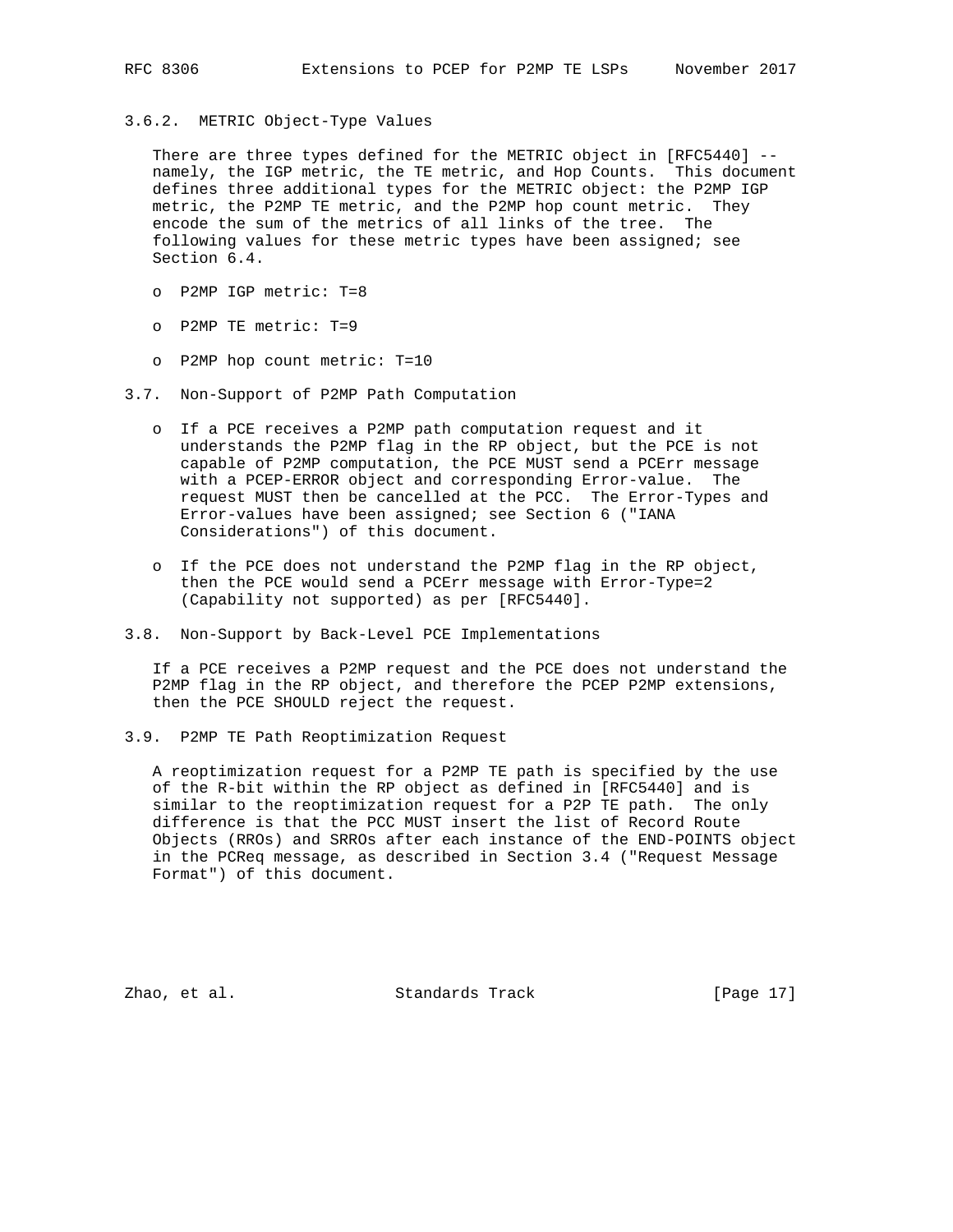An example of a reoptimization request and subsequent PCReq message is described below:

> Common Header RP with P2MP flag/R-bit set END-POINTS for leaf type 3 RRO list OF (optional)

Figure 5: PCReq Message Example 1 for Optimization

 In this example, we request reoptimization of the path to all leaves without adding or pruning leaves. The reoptimization request would use an END-POINTS object with leaf type 3. The RRO list would represent the P2MP LSP before the optimization, and the modifiable path leaves would be indicated in the END-POINTS object.

 It is also possible to specify distinct leaves whose path cannot be modified. An example of the PCReq message in this scenario would be:

> Common Header RP with P2MP flag/R-bit set END-POINTS for leaf type 3 RRO list END-POINTS for leaf type 4 RRO list OF (optional)

Figure 6: PCReq Message Example 2 for Optimization

3.10. Adding and Pruning Leaves to/from the P2MP Tree

 When adding new leaves to or removing old leaves from the existing P2MP tree, by supplying a list of existing leaves, it is possible to optimize the existing P2MP tree. This section explains the methods for adding new leaves to or removing old leaves from the existing P2MP tree.

 To add new leaves, the PCC MUST build a P2MP request using END-POINTS with leaf type 1.

 To remove old leaves, the PCC MUST build a P2MP request using END-POINTS with leaf type 2. If no type-2 END-POINTS exist, then the PCE MUST send Error-Type 17, Error-value 1: the PCE cannot satisfy the request due to no END-POINTS with leaf type 2.

Zhao, et al. Standards Track [Page 18]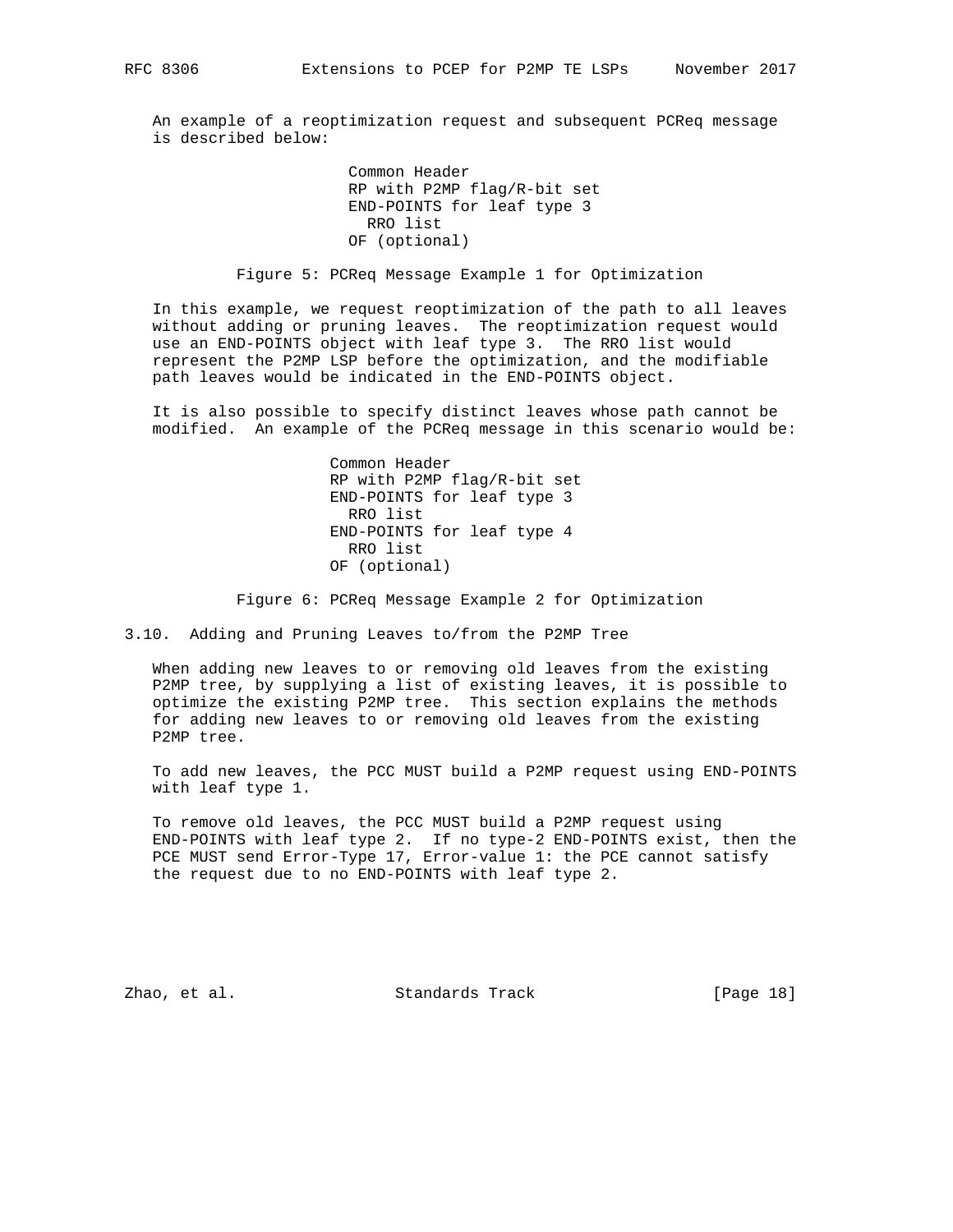When adding new leaves to or removing old leaves from the existing P2MP tree, the PCC MUST also provide the list of old leaves, if any, including END-POINTS with leaf type 3, leaf type 4, or both. Specific PCEP-ERROR objects and types are used when certain conditions are not satisfied (i.e., when there are no END-POINTS with leaf type 3 or 4, or in the presence of END-POINTS with leaf type 1 or 2). A generic "Inconsistent END-POINTS" error will be used if a PCC receives a request that has an inconsistent END-POINTS setting (i.e., if a leaf specified as type 1 already exists). These IANA assignments are documented in Section 6.6 ("PCEP-ERROR Objects and Types") of this document.

 For old leaves, the PCC MUST provide the old path as a list of RROs that immediately follows each END-POINTS object. This document specifies Error-values when specific conditions are not satisfied.

 The following examples demonstrate full and partial reoptimization of existing P2MP LSPs:

Case 1: Adding leaves with full reoptimization of existing paths

 Common Header RP with P2MP flag/R-bit set END-POINTS for leaf type 1 RRO list END-POINTS for leaf type 3 RRO list OF (optional)

Case 2: Adding leaves with partial reoptimization of existing paths

 Common Header RP with P2MP flag/R-bit set END-POINTS for leaf type 1 END-POINTS for leaf type 3 RRO list END-POINTS for leaf type 4 RRO list OF (optional)

Zhao, et al. Standards Track [Page 19]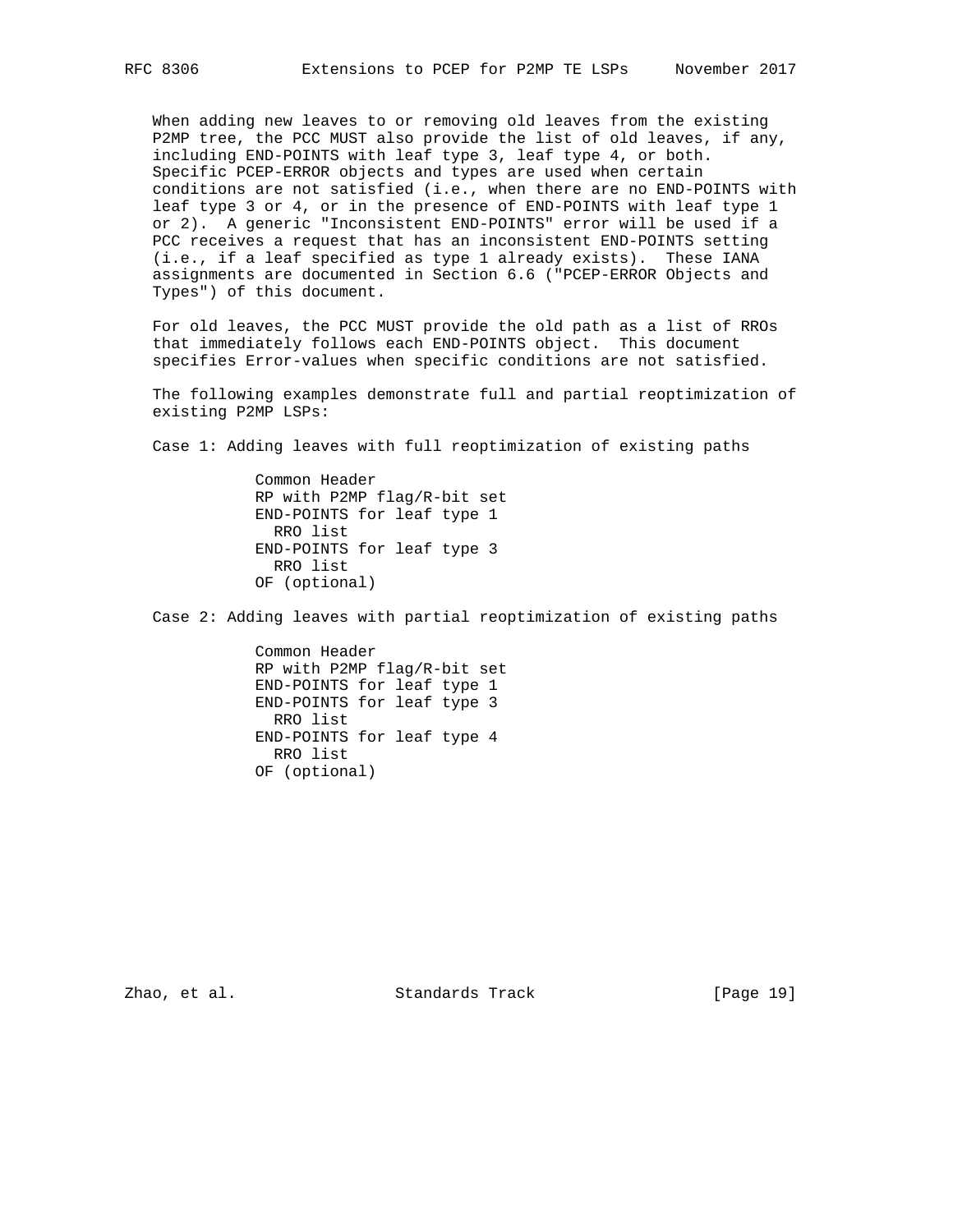Case 3: Adding leaves without reoptimization of existing paths

 Common Header RP with P2MP flag/R-bit set END-POINTS for leaf type 1 RRO list END-POINTS for leaf type 4 RRO list OF (optional)

Case 4: Pruning leaves with full reoptimization of existing paths

 Common Header RP with P2MP flag/R-bit set END-POINTS for leaf type 2 RRO list END-POINTS for leaf type 3 RRO list OF (optional)

Case 5: Pruning leaves with partial reoptimization of existing paths

 Common Header RP with P2MP flag/R-bit set END-POINTS for leaf type 2 RRO list END-POINTS for leaf type 3 RRO list END-POINTS for leaf type 4 RRO list OF (optional)

Case 6: Pruning leaves without reoptimization of existing paths

 Common Header RP with P2MP flag/R-bit set END-POINTS for leaf type 2 RRO list END-POINTS for leaf type 4 RRO list OF (optional)

Zhao, et al. Standards Track [Page 20]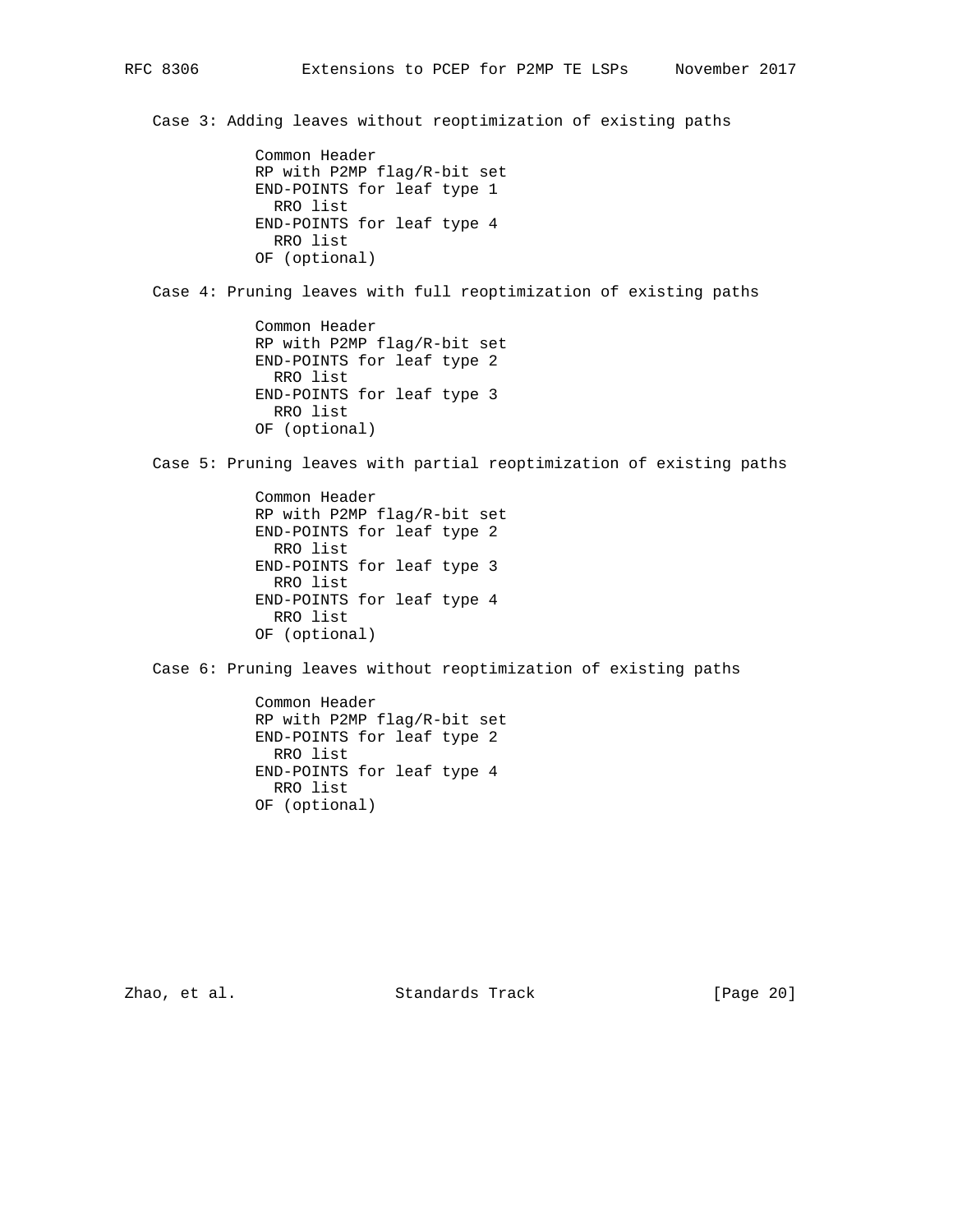Case 7: Adding and pruning leaves with full reoptimization of existing paths

> Common Header RP with P2MP flag/R-bit set END-POINTS for leaf type 1 END-POINTS for leaf type 2 RRO list END-POINTS for leaf type 3 RRO list OF (optional)

 Case 8: Adding and pruning leaves with partial reoptimization of existing paths

> Common Header RP with P2MP flag/R-bit set END-POINTS for leaf type 1 END-POINTS for leaf type 2 RRO list END-POINTS for leaf type 3 RRO list END-POINTS for leaf type 4 RRO list OF (optional)

 Case 9: Adding and pruning leaves without reoptimization of existing paths

> Common Header RP with P2MP flag/R-bit set END-POINTS for leaf type 1 END-POINTS for leaf type 2 RRO list END-POINTS for leaf type 4 RRO list OF (optional)

Zhao, et al. Standards Track [Page 21]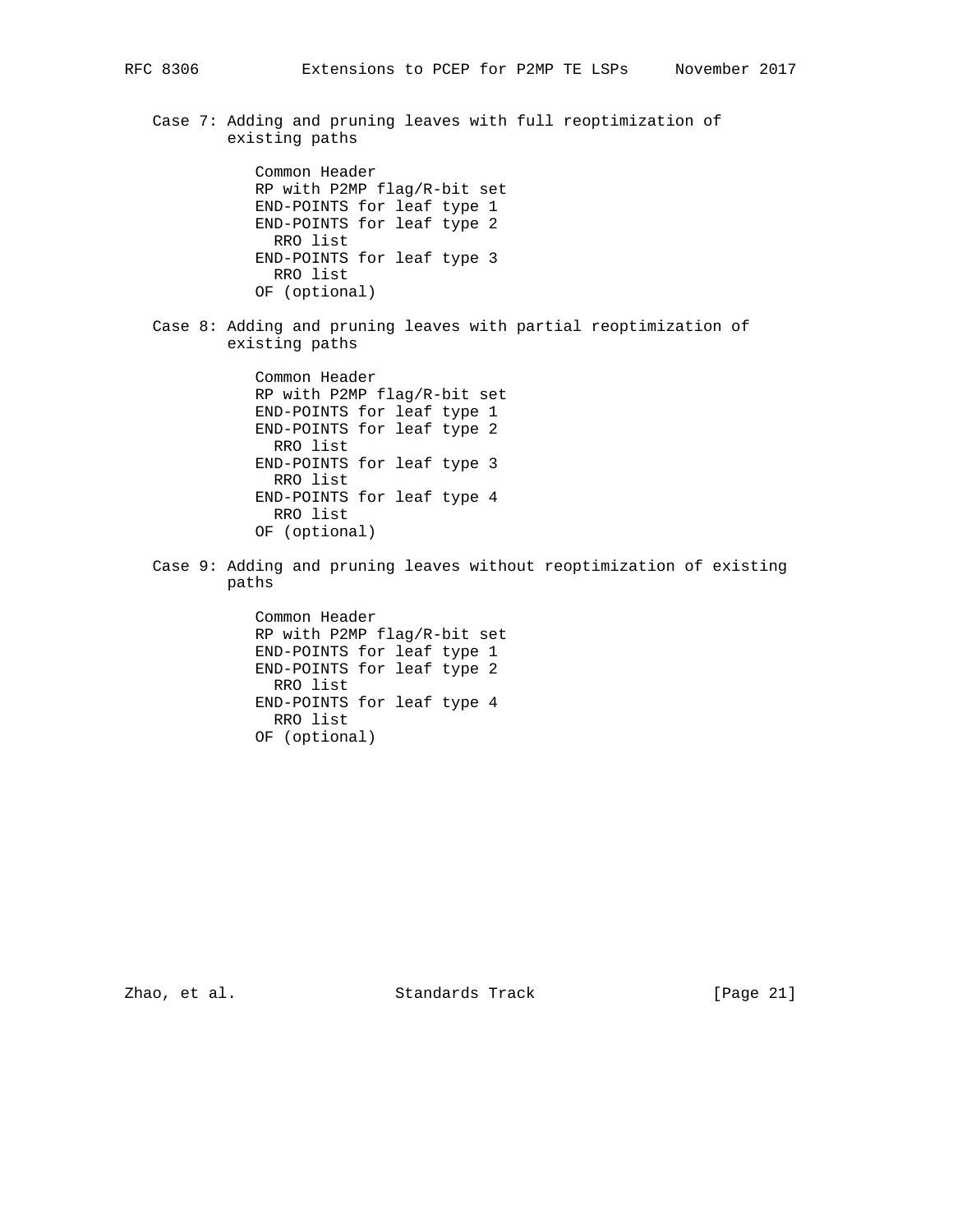## 3.11. Discovering Branch Nodes

 Before computing the P2MP path, a PCE may need to be provided means to know which nodes in the network are capable of acting as branch LSRs. A PCE can discover such capabilities by using the mechanisms defined in [RFC5073].

3.11.1. Branch Node Object

 The PCC can specify a list of nodes that can be used as branch nodes or a list of nodes that cannot be used as branch nodes by using the Branch Node Capability (BNC) object. The BNC object has the same format as the Include Route Object (IRO) as defined in [RFC5440], except that it only supports IPv4 and IPv6 prefix sub-objects. Two Object-Type parameters are also defined:

- o Branch node list: List of nodes that can be used as branch nodes.
- o Non-branch node list: List of nodes that cannot be used as branch nodes.

 The object can only be carried in a PCReq message. A path computation request may carry at most one Branch Node object.

 The Object-Class and Object-Type values have been allocated by IANA. The IANA assignments are documented in Section 6.5 ("PCEP Objects").

## 3.12. Synchronization of P2MP TE Path Computation Requests

 There are cases when multiple P2MP LSPs' computations need to be synchronized. For example, one P2MP LSP is the designated backup of another P2MP LSP. In this case, path diversity for these dependent LSPs may need to be considered during the path computation.

 The synchronization can be done by using the existing SVEC functionality as defined in [RFC5440].

Zhao, et al. Standards Track [Page 22]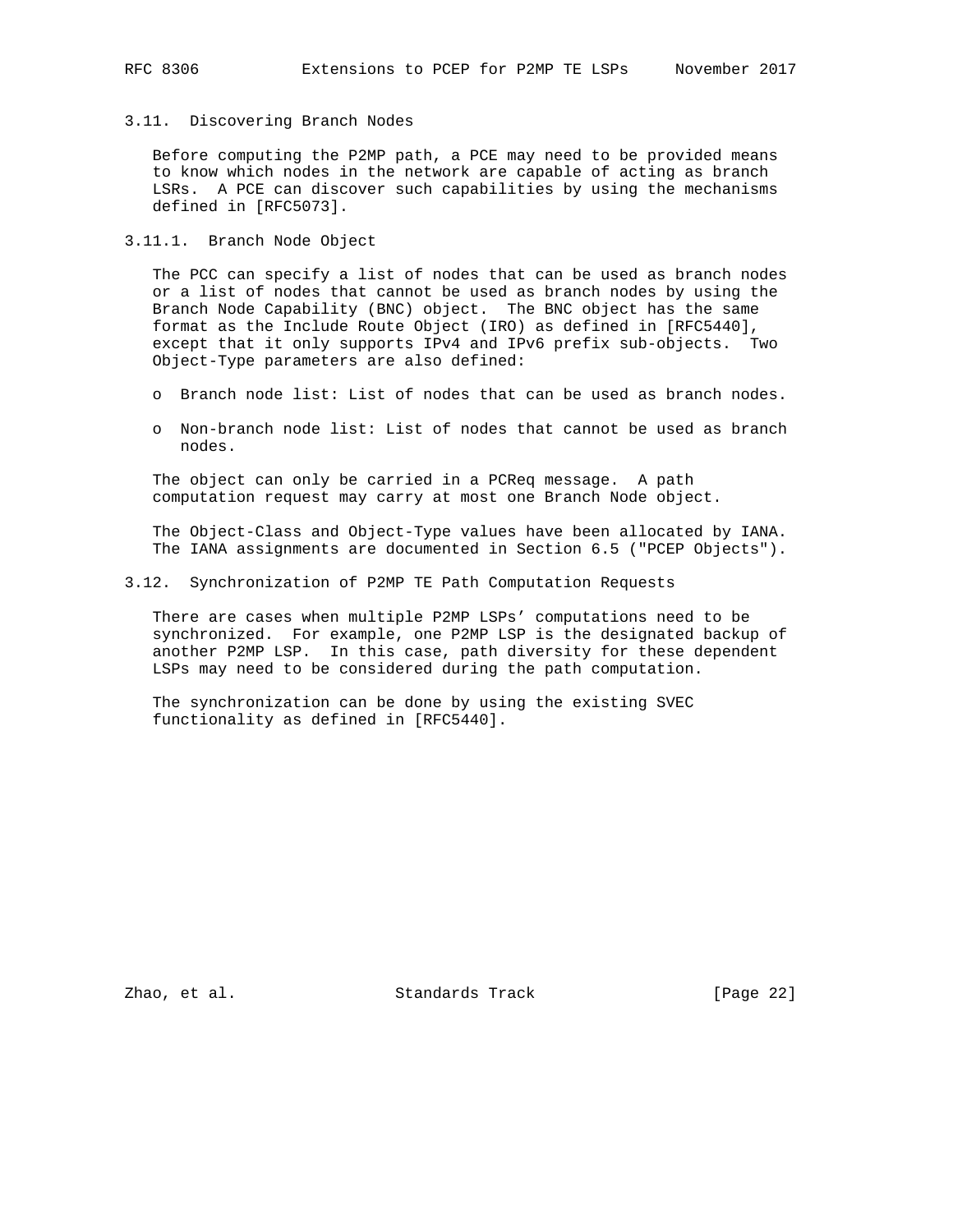An example of synchronizing two P2MP LSPs, each having two leaves for Path Computation Request messages, is illustrated below:

```
 Common Header
SVEC for sync of LSP1 and LSP2
OF (optional)
RP for LSP1
 END-POINTS1 for LSP1
  RRO1 list
RP for LSP2
  END-POINTS2 for LSP2
  RRO2 list
```
Figure 7: PCReq Message Example for Synchronization

 This specification also defines two flags for the SVEC Object Flag Field for P2MP path-dependent computation requests. The first flag allows the PCC to request that the PCE should compute a secondary P2MP path tree with partial path diversity for specific leaves or a specific S2L sub-path to the primary P2MP path tree. The second flag allows the PCC to request that partial paths should be link direction diverse.

 The following flags are added to the SVEC object body in this document:

o P (Partial Path Diverse bit - 1 bit):

 When set, this would indicate a request for path diversity for a specific leaf, a set of leaves, or all leaves.

o D (Link Direction Diverse bit - 1 bit):

 When set, this would indicate a request that a partial path or paths should be link direction diverse.

The IANA assignments are referenced in Section 6.8 of this document.

3.13. Request and Response Fragmentation

 The total PCEP message length, including the common header, is 16 bytes. In certain scenarios, the P2MP computation request may not fit into a single request or response message. For example, if a tree has many hundreds or thousands of leaves, then the request or response may need to be fragmented into multiple messages.

Zhao, et al. Standards Track [Page 23]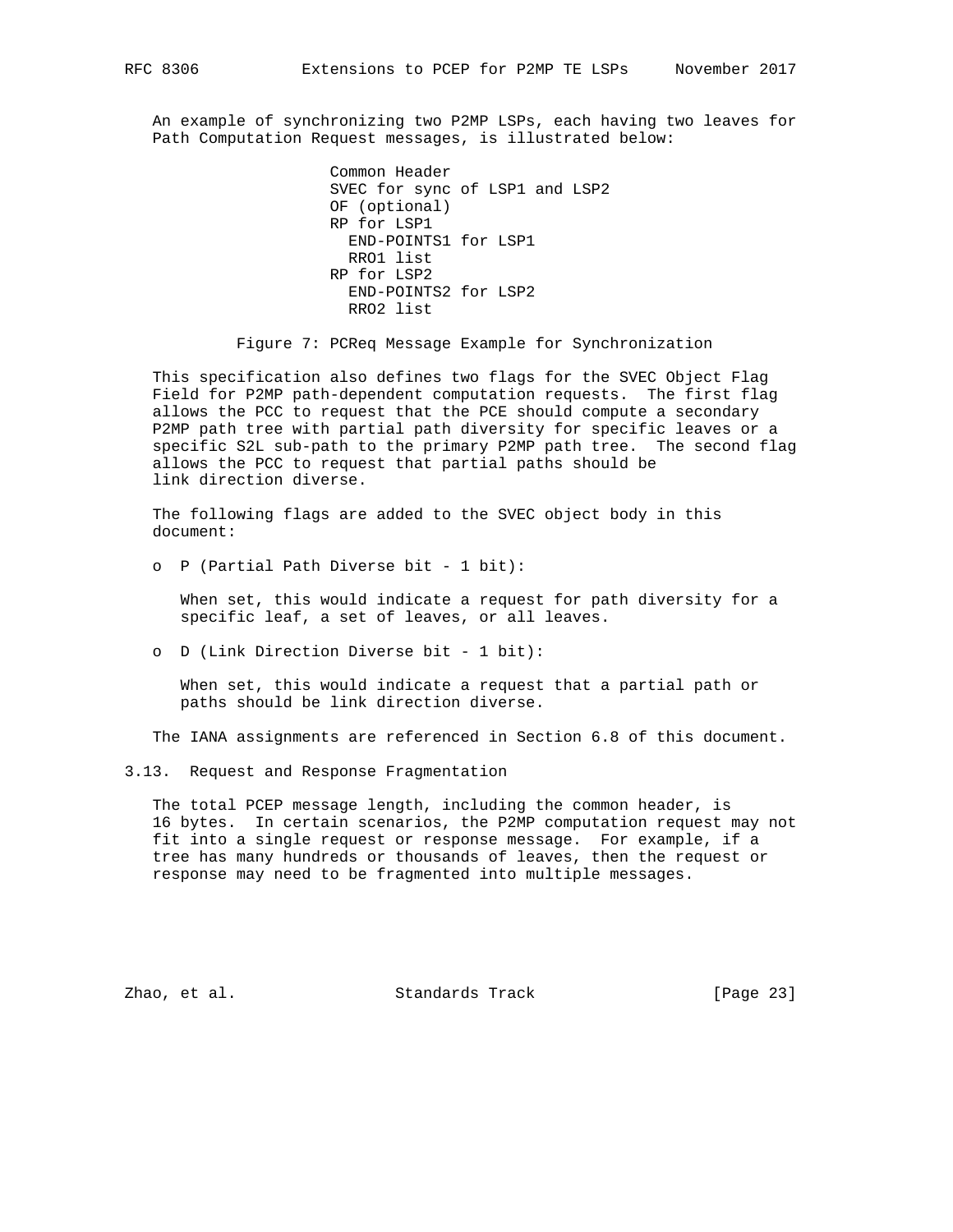The F-bit is outlined in Section 3.3.1 ("The Extension of the RP Object") of this document. The F-bit is used in the RP object to signal that the initial request or response was too large to fit into a single message and will be fragmented into multiple messages. In order to identify the single request or response, each message will use the same request ID.

# 3.13.1. Request Fragmentation Procedure

 If the initial request is too large to fit into a single request message, the PCC will split the request over multiple messages. Each message sent to the PCE, except the last one, will have the F-bit set in the RP object to signify that the request has been fragmented into multiple messages. In order to identify that a series of request messages represents a single request, each message will use the same request ID.

 The assumption is that request messages are reliably delivered and in sequence, since PCEP relies on TCP.

### 3.13.2. Response Fragmentation Procedure

 Once the PCE computes a path based on the initial request, a response is sent back to the PCC. If the response is too large to fit into a single response message, the PCE will split the response over multiple messages. Each message sent by the PCE, except the last one, will have the F-bit set in the RP object to signify that the response has been fragmented into multiple messages. In order to identify that a series of response messages represents a single response, each message will use the same response ID.

 Again, the assumption is that response messages are reliably delivered and in sequence, since PCEP relies on TCP.

## 3.13.3. Fragmentation Example

 The following example illustrates the PCC sending a request message with Req-ID1 to the PCE, in order to add one leaf to an existing tree with 1200 leaves. The assumption used for this example is that one request message can hold up to 800 leaves. In this scenario, the original single message needs to be fragmented and sent using two smaller messages, which have Req-ID1 specified in the RP object, and with the F-bit set on the first message and the F-bit cleared on the second message.

Zhao, et al. Standards Track [Page 24]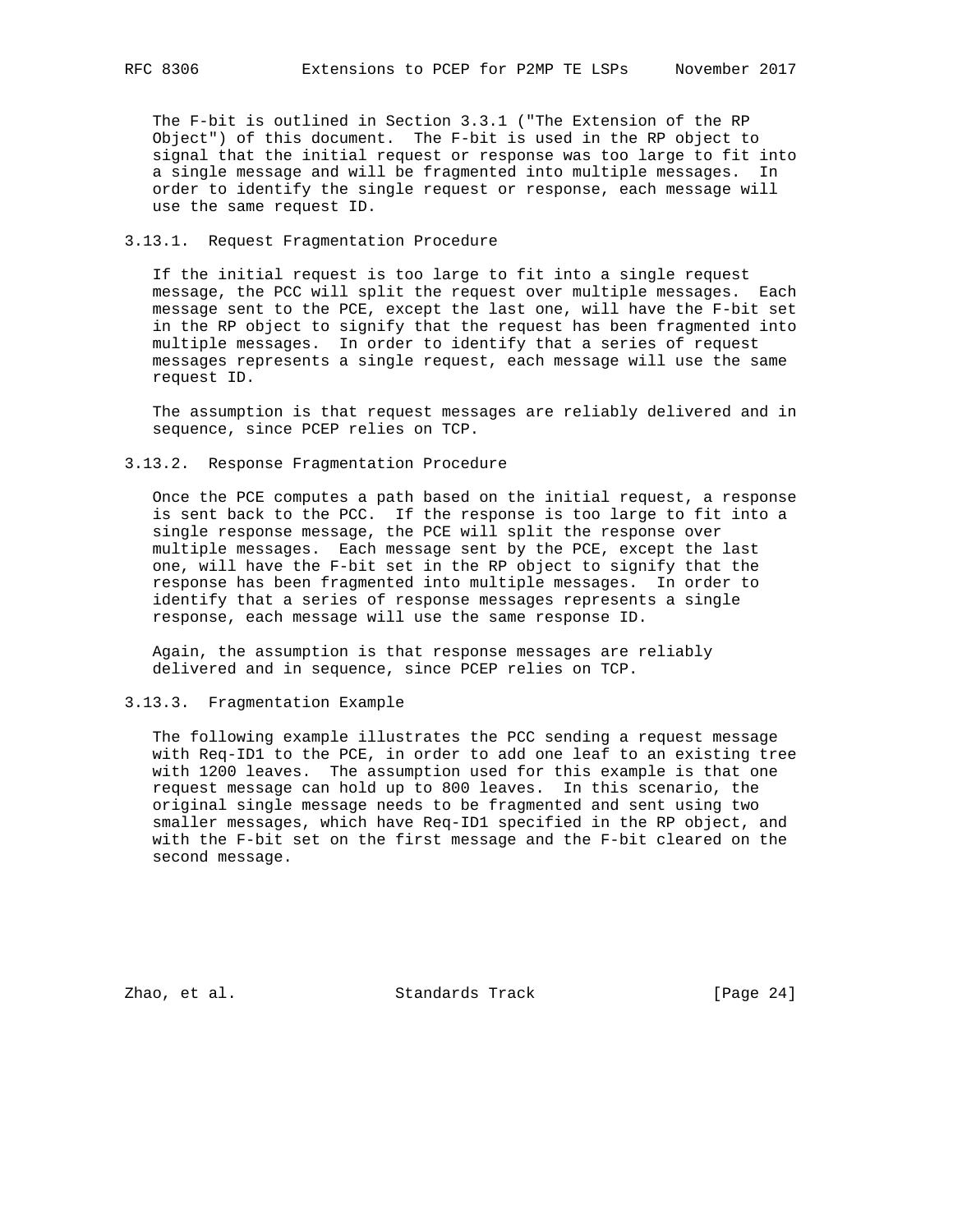Common Header RP1 with Req-ID1 and P2MP=1 and F-bit=1 OF (optional) END-POINTS1 for P2MP RRO1 list Common Header RP2 with Req-ID1 and P2MP=1 and F-bit=0 OF (optional) END-POINTS1 for P2MP RRO1 list

Figure 8: PCReq Message Fragmentation Example

 To handle a scenario where the last fragmented message piece is lost, the receiver side of the fragmented message may start a timer once it receives the first piece of the fragmented message. If the timer expires and it still has not received the last piece of the fragmented message, it should send an error message to the sender to signal that it has received an incomplete message. The relevant error message is documented in Section 3.15 ("P2MP PCEP-ERROR Objects and Types").

3.14. UNREACH-DESTINATION Object

 The PCE path computation request may fail because all or a subset of the destinations are unreachable.

 In such a case, the UNREACH-DESTINATION object allows the PCE to optionally specify the list of unreachable destinations.

 This object can be present in PCRep messages. There can be up to one such object per RP.

Zhao, et al. Standards Track [Page 25]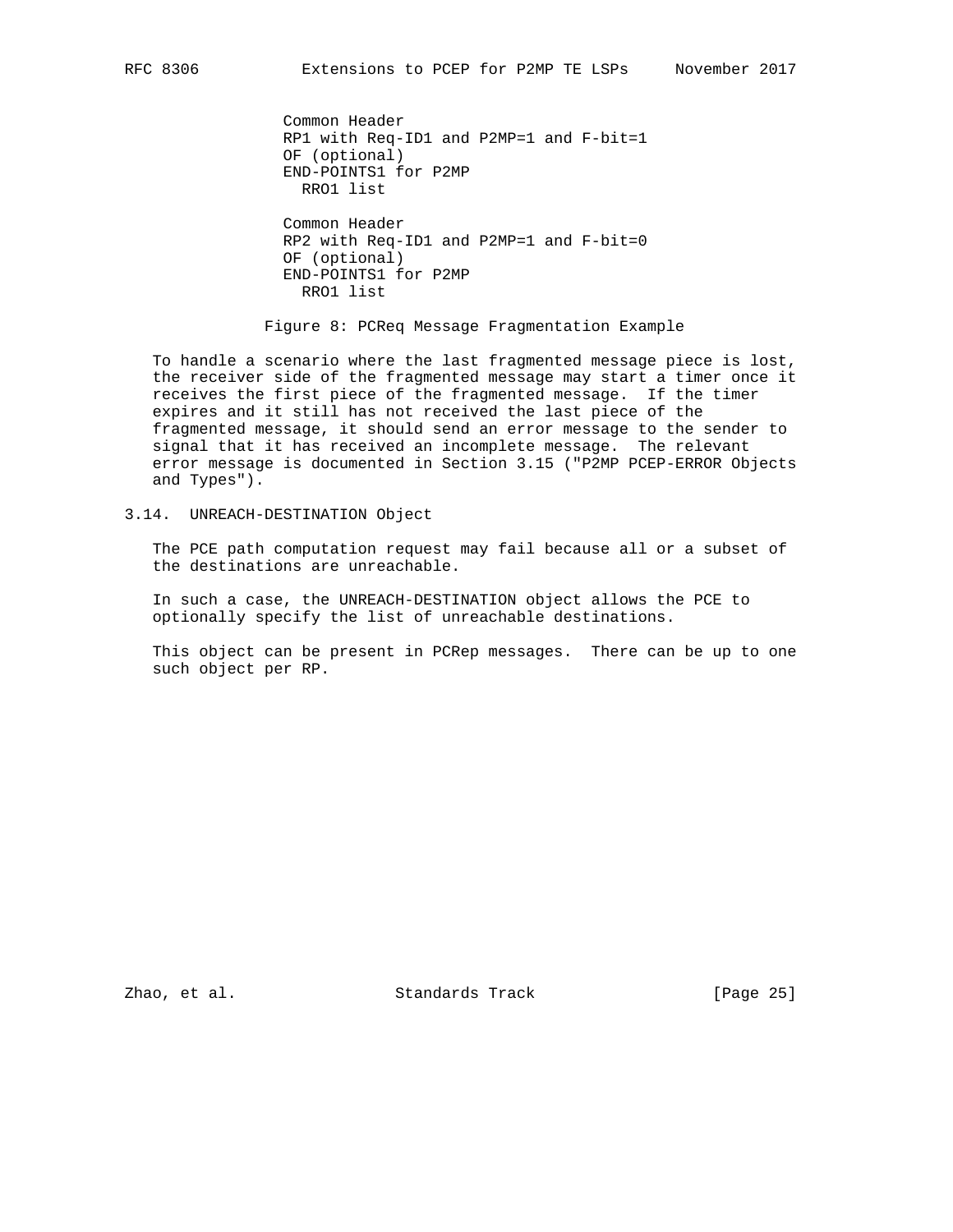The following UNREACH-DESTINATION objects (for IPv4 and IPv6) are defined:

 UNREACH-DESTINATION Object-Class is 28. UNREACH-DESTINATION Object-Type for IPv4 is 1. UNREACH-DESTINATION Object-Type for IPv6 is 2.

 The format of the UNREACH-DESTINATION object body for IPv4 (Object-Type=1) is as follows:

 $0$  1 2 3 0 1 2 3 4 5 6 7 8 9 0 1 2 3 4 5 6 7 8 9 0 1 2 3 4 5 6 7 8 9 0 1 +-+-+-+-+-+-+-+-+-+-+-+-+-+-+-+-+-+-+-+-+-+-+-+-+-+-+-+-+-+-+-+-+ Destination IPv4 address +-+-+-+-+-+-+-+-+-+-+-+-+-+-+-+-+-+-+-+-+-+-+-+-+-+-+-+-+-+-+-+-+  $\tilde{\mathcal{C}}$  . The contract of the contract of the contract of the contract of the contract of the contract of the contract of the contract of the contract of the contract of the contract of the contract of the contract of +-+-+-+-+-+-+-+-+-+-+-+-+-+-+-+-+-+-+-+-+-+-+-+-+-+-+-+-+-+-+-+-+ Destination IPv4 address +-+-+-+-+-+-+-+-+-+-+-+-+-+-+-+-+-+-+-+-+-+-+-+-+-+-+-+-+-+-+-+-+

Figure 9: UNREACH-DESTINATION Object Body for IPv4

 The format of the UNREACH-DESTINATION object body for IPv6 (Object-Type=2) is as follows:

 $0$  1 2 3 0 1 2 3 4 5 6 7 8 9 0 1 2 3 4 5 6 7 8 9 0 1 2 3 4 5 6 7 8 9 0 1 +-+-+-+-+-+-+-+-+-+-+-+-+-+-+-+-+-+-+-+-+-+-+-+-+-+-+-+-+-+-+-+-+ | | Destination IPv6 address (16 bytes) | | | | +-+-+-+-+-+-+-+-+-+-+-+-+-+-+-+-+-+-+-+-+-+-+-+-+-+-+-+-+-+-+-+-+ ˜ ... ˜ +-+-+-+-+-+-+-+-+-+-+-+-+-+-+-+-+-+-+-+-+-+-+-+-+-+-+-+-+-+-+-+-+ | | Destination IPv6 address (16 bytes) | | | | +-+-+-+-+-+-+-+-+-+-+-+-+-+-+-+-+-+-+-+-+-+-+-+-+-+-+-+-+-+-+-+-+

Figure 10: UNREACH-DESTINATION Object Body for IPv6

Zhao, et al. Standards Track [Page 26]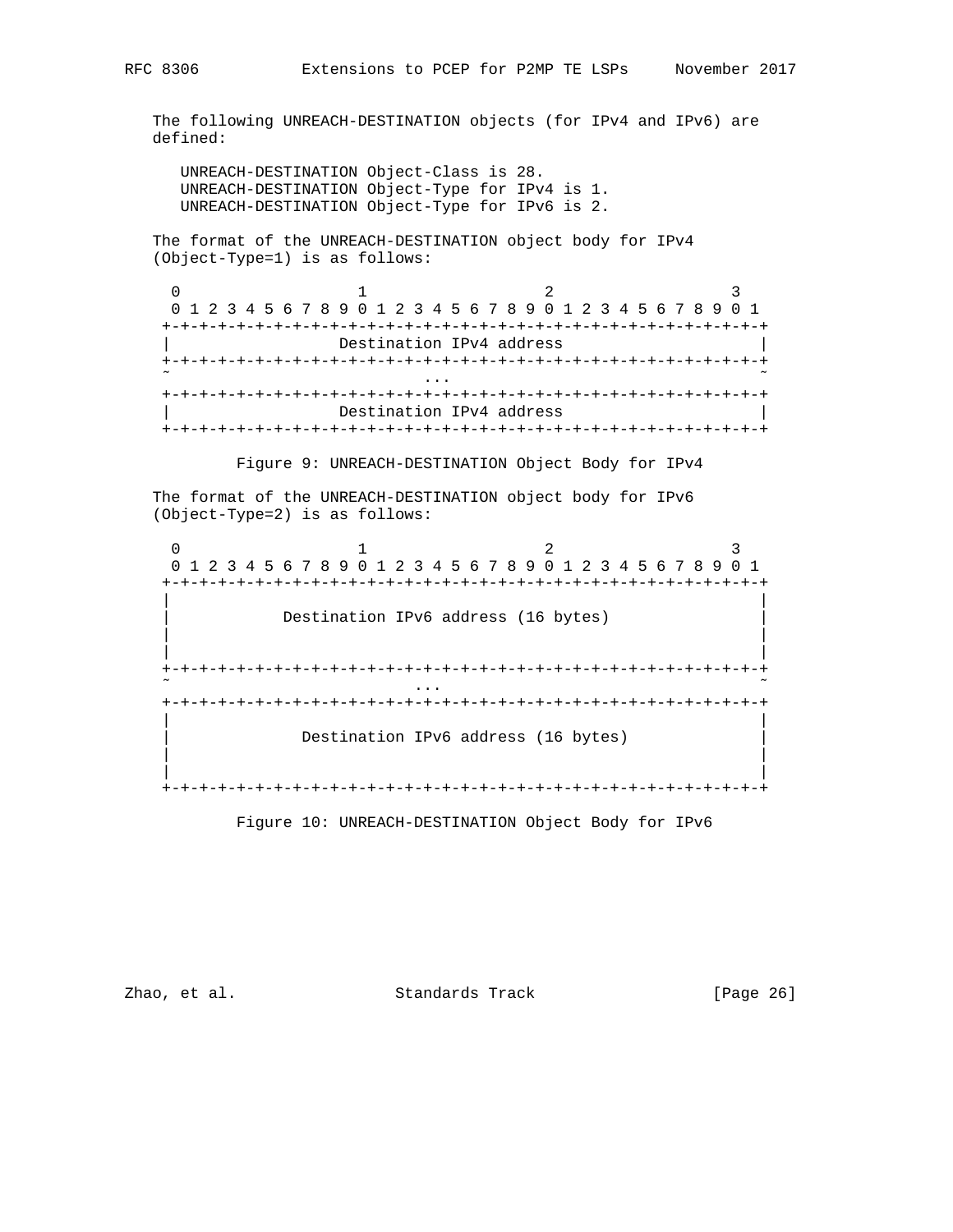# 3.15. P2MP PCEP-ERROR Objects and Types

 To indicate an error associated with a policy violation, the Error-value "P2MP Path computation is not allowed" has been added to the existing error code for Error-Type 5 ("Policy violation") as defined in [RFC5440] (see also Section 6.6 of this document):

 Error-Type=5; Error-value=7: if a PCE receives a P2MP path computation request that is not compliant with administrative privileges (i.e., "The PCE policy does not support P2MP path computation"), the PCE MUST send a PCErr message with a PCEP-ERROR object (Error-Type=5) and an Error-value of 7. The corresponding P2MP path computation request MUST also be cancelled.

 To indicate capability errors associated with the P2MP path computation request, Error-Type (16) and subsequent Error-values are defined as follows for inclusion in the PCEP-ERROR object:

 Error-Type=16; Error-value=1: if a PCE receives a P2MP path computation request and the PCE is not capable of satisfying the request due to insufficient memory, the PCE MUST send a PCErr message with a PCEP-ERROR object (Error-Type=16) and an Error-value of 1. The corresponding P2MP path computation request MUST also be cancelled.

 Error-Type=16; Error-value=2: if a PCE receives a P2MP path computation request and the PCE is not capable of P2MP computation, the PCE MUST send a PCErr message with a PCEP-ERROR object (Error-Type=16) and an Error-value of 2. The corresponding P2MP path computation request MUST also be cancelled.

 To indicate P2MP message fragmentation errors associated with a P2MP path computation request, Error-Type (18) and subsequent Error-values are defined as follows for inclusion in the PCEP-ERROR object:

 Error-Type=18; Error-value=1: if a PCE has not received the last piece of the fragmented message, it should send an error message to the sender to signal that it has received an incomplete message (i.e., "Fragmented request failure"). The PCE MUST send a PCErr message with a PCEP-ERROR object (Error-Type=18) and an Error-value of 1.

Zhao, et al. Standards Track [Page 27]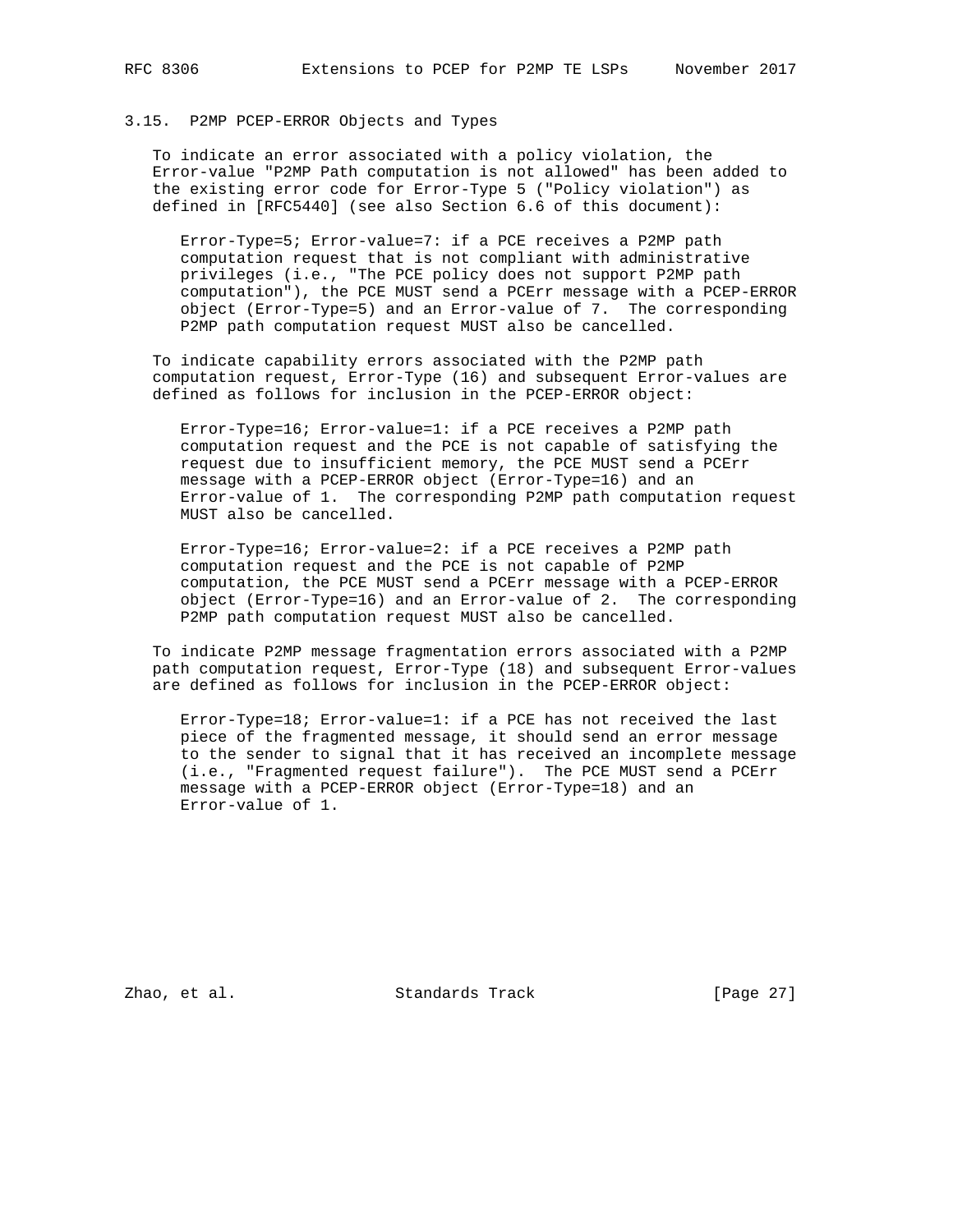# 3.16. PCEP NO-PATH Indicator

 To communicate the reasons for not being able to find a P2MP path computation, the NO-PATH object can be used in the PCRep message.

 One bit is defined in the NO-PATH-VECTOR TLV carried in the NO-PATH object:

 bit 24: when set, the PCE indicates that there is a reachability problem with all or a subset of the P2MP destinations. Optionally, the PCE can specify the destination or list of destinations that are not reachable using the UNREACH-DESTINATION object defined in Section 3.14.

4. Manageability Considerations

 [RFC5862] describes various manageability requirements in support of P2MP path computation when applying PCEP. This section describes how manageability requirements mentioned in [RFC5862] are supported in the context of PCEP extensions specified in this document.

 Note that [RFC5440] describes various manageability considerations for PCEP, and most of the manageability requirements mentioned in [RFC5862] are already covered there.

4.1. Control of Function and Policy

 In addition to PCE configuration parameters listed in [RFC5440], the following additional parameters might be required:

- o The PCE may be configured to enable or disable P2MP path computations.
- o The PCE may be configured to enable or disable the advertisement of its P2MP path computation capability. A PCE can advertise its P2MP capability via the IGP discovery mechanism discussed in Section 3.1.1 ("IGP Extensions for P2MP Capability Advertisement") or during the Open Message Exchange discussed in Section 3.1.2 ("Open Message Extension").
- 4.2. Information and Data Models

 A number of MIB objects have been defined in [RFC7420] for general PCEP control and monitoring of P2P computations. [RFC5862] specifies that MIB objects will be required to support the control and monitoring of the protocol extensions defined in this document. A new document will be required to define MIB objects for PCEP control and monitoring of P2MP computations.

Zhao, et al. Standards Track [Page 28]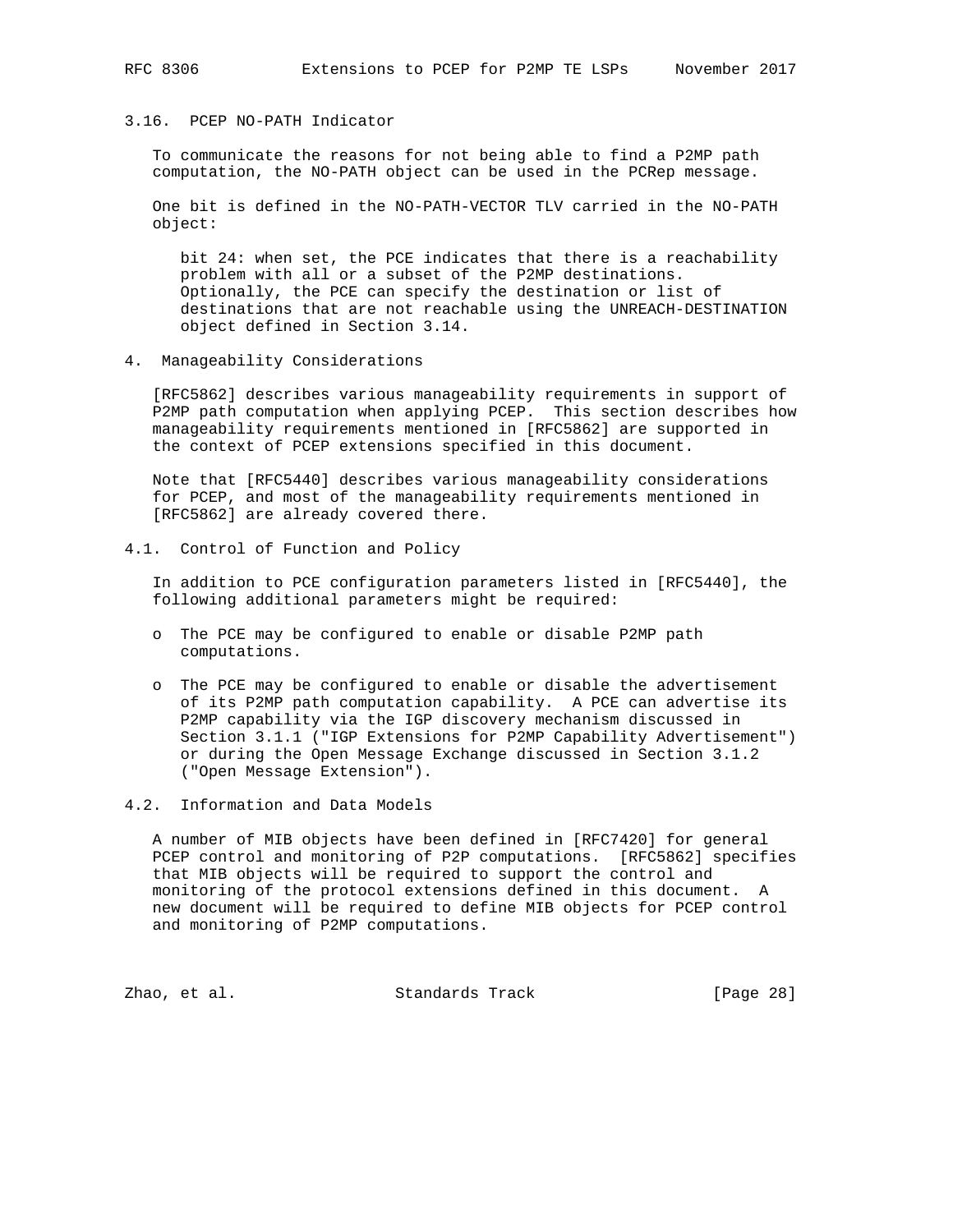The "ietf-pcep" PCEP YANG module is specified in [PCEP-YANG]. The P2MP capability of a PCEP entity or a configured peer can be set using this YANG module. Also, support for P2MP path computation can be learned using this module. The statistics are maintained in the "ietf-pcep-stats" YANG module as specified in [PCEP-YANG]. This YANG module will be required to be augmented to also include the P2MP-related statistics.

4.3. Liveness Detection and Monitoring

 There are no additional considerations beyond those expressed in [RFC5440], since [RFC5862] does not address any additional requirements.

4.4. Verifying Correct Operation

 There are no additional requirements beyond those expressed in [RFC4657] for verifying the correct operation of the PCEP sessions. It is expected that future MIB objects will facilitate verification of correct operation and reporting of P2MP PCEP requests, responses, and errors.

4.5. Requirements for Other Protocols and Functional Components

 The method for the PCE to obtain information about a PCE capable of P2MP path computations via OSPF and IS-IS is discussed in Section 3.1.1 ("IGP Extensions for P2MP Capability Advertisement") of this document.

 The relevant IANA assignment is documented in Section 6.9 ("OSPF PCE Capability Flag") of this document.

4.6. Impact on Network Operation

 It is expected that the use of PCEP extensions specified in this document will not significantly increase the level of operational traffic. However, computing a P2MP tree may require more PCE state compared to a P2P computation. In the event of a major network failure and multiple recovery P2MP tree computation requests being sent to the PCE, the load on the PCE may also be significantly increased.

Zhao, et al. Standards Track [Page 29]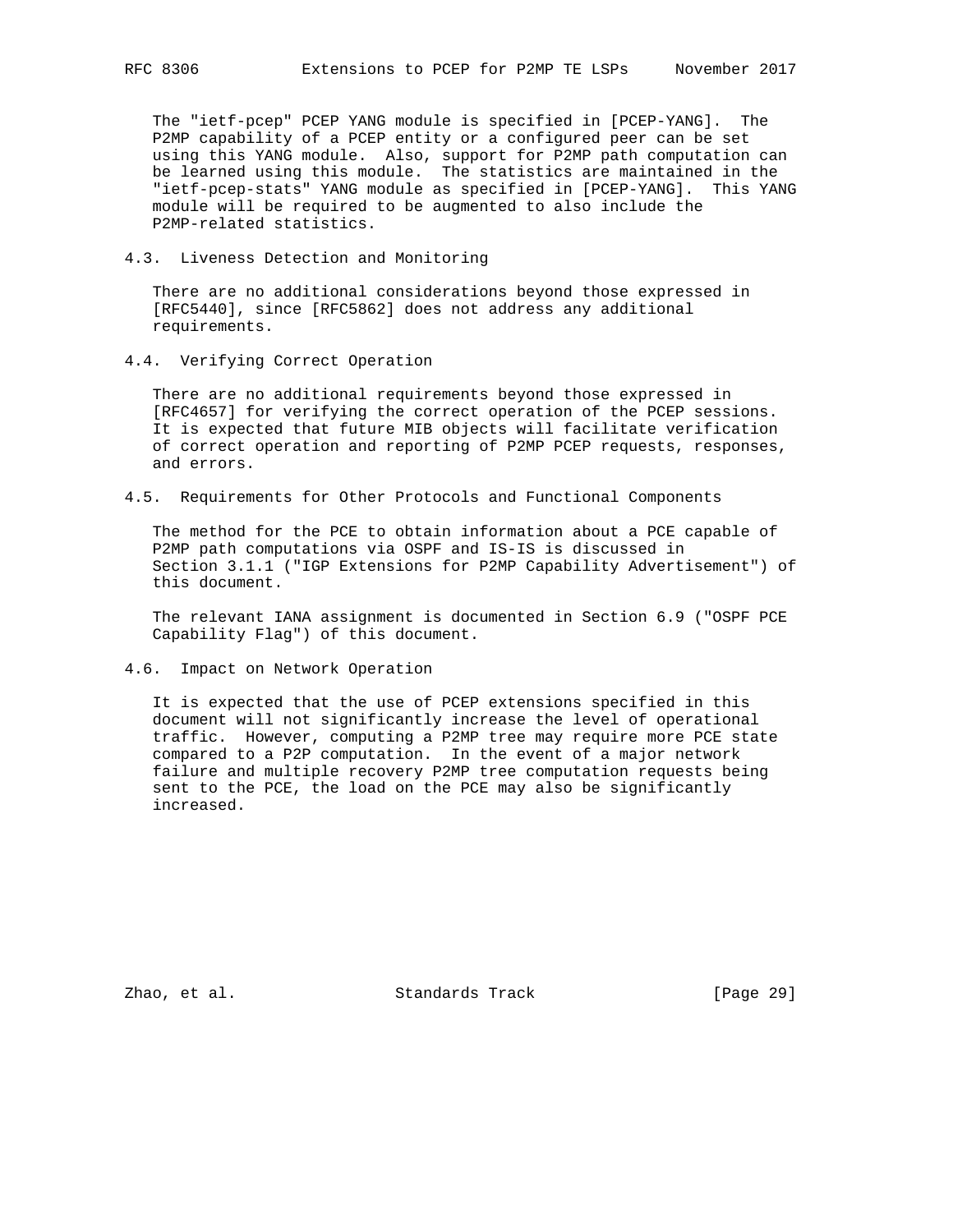## 5. Security Considerations

 As described in [RFC5862], P2MP path computation requests are more CPU-intensive and also utilize more link bandwidth. In the event of an unauthorized P2MP path computation request or a denial-of-service attack, the subsequent PCEP requests and processing may be disruptive to the network. Consequently, it is important that implementations conform to the relevant security requirements that specifically help to minimize or negate unauthorized P2MP path computation requests and denial-of-service attacks. These mechanisms include the following:

- o Securing the PCEP session requests and responses is RECOMMENDED using TCP security techniques such as the TCP Authentication Option (TCP-AO) [RFC5925] or using Transport Layer Security (TLS) [RFC8253], as per the recommendations and best current practices in [RFC7525].
- o Authenticating the PCEP requests and responses to ensure that the message is intact and sent from an authorized node using the TCP-AO or TLS is RECOMMENDED.
- o Policy control could be provided by explicitly defining which PCCs are allowed to send P2MP path computation requests to the PCE via IP access lists.

 PCEP operates over TCP, so it is also important to secure the PCE and PCC against TCP denial-of-service attacks.

 As stated in [RFC6952], PCEP implementations SHOULD support the TCP-AO [RFC5925] and not use TCP MD5 because of TCP MD5's known vulnerabilities and weakness.

Zhao, et al. Standards Track [Page 30]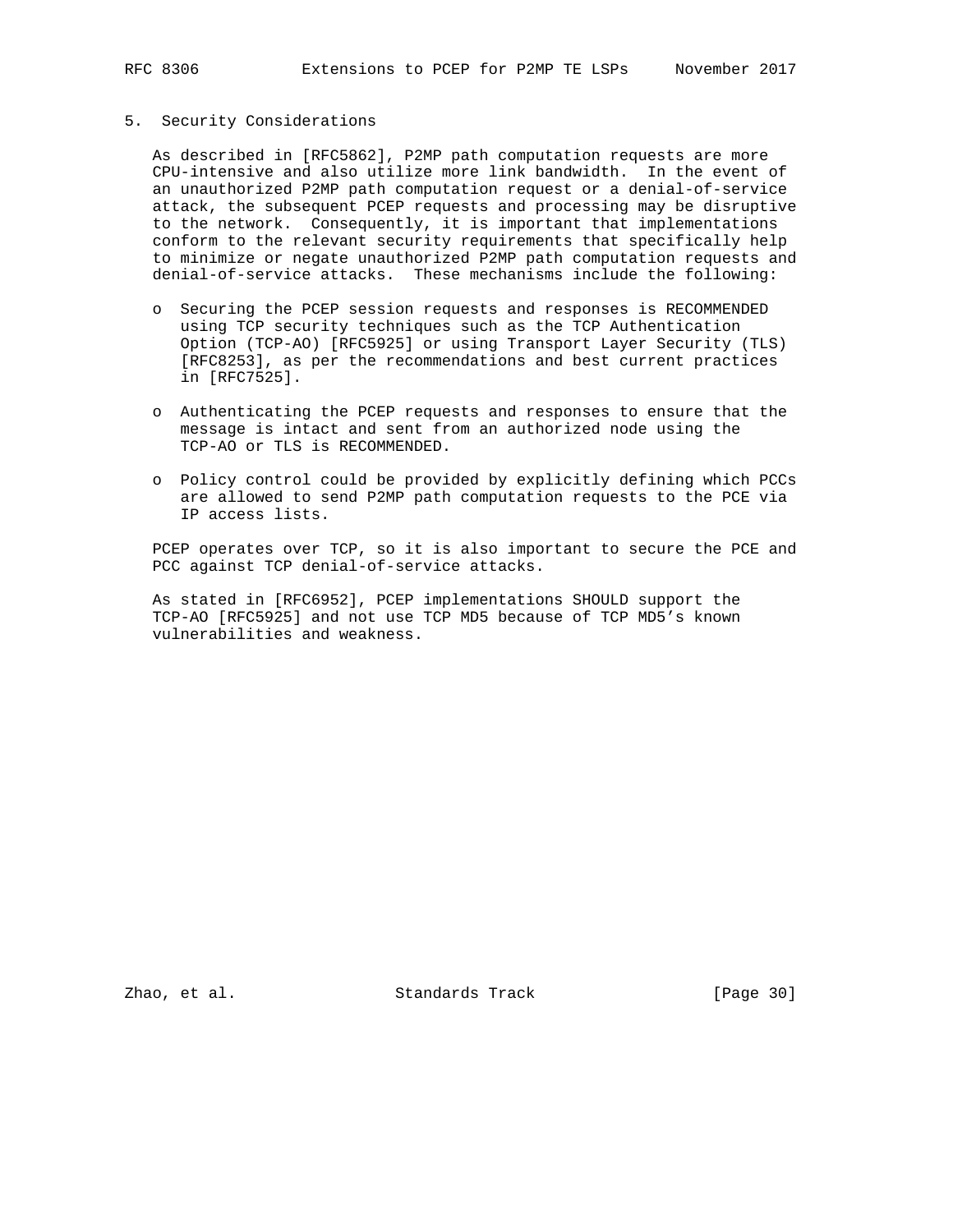# 6. IANA Considerations

 IANA maintains a registry of PCEP parameters. A number of IANA considerations have been highlighted in previous sections of this document. IANA made the allocations as per [RFC6006].

## 6.1. PCEP TLV Type Indicators

 As described in Section 3.1.2, the P2MP capability TLV allows the PCE to advertise its P2MP path computation capability.

 IANA had previously made an allocation from the "PCEP TLV Type Indicators" subregistry, where RFC 6006 was the reference. IANA has updated the reference as follows to point to this document.

| Value | Description  | Reference |
|-------|--------------|-----------|
|       | P2MP capable | RFC 8306  |

6.2. Request Parameter Bit Flags

 As described in Section 3.3.1, three RP Object Flags have been defined.

 IANA had previously made allocations from the PCEP "RP Object Flag Field" subregistry, where RFC 6006 was the reference. IANA has updated the reference as follows to point to this document.

| <b>Bit</b> | Description             | Reference |
|------------|-------------------------|-----------|
| 18         | Fragmentation (F-bit)   | RFC 8306  |
| 19         | $P2MP (N-bit)$          | RFC 8306  |
| 20         | ERO-compression (E-bit) | RFC 8306  |

## 6.3. Objective Functions

 As described in Section 3.6.1, this document defines two objective functions.

 IANA had previously made allocations from the PCEP "Objective Function" subregistry, where RFC 6006 was the reference. IANA has updated the reference as follows to point to this document.

| Code Point | Name                     | Reference            |
|------------|--------------------------|----------------------|
|            | <b>SPT</b><br><b>MCT</b> | RFC 8306<br>RFC 8306 |

| [Page 31]<br>Standards Track<br>Zhao, et al. |  |  |
|----------------------------------------------|--|--|
|----------------------------------------------|--|--|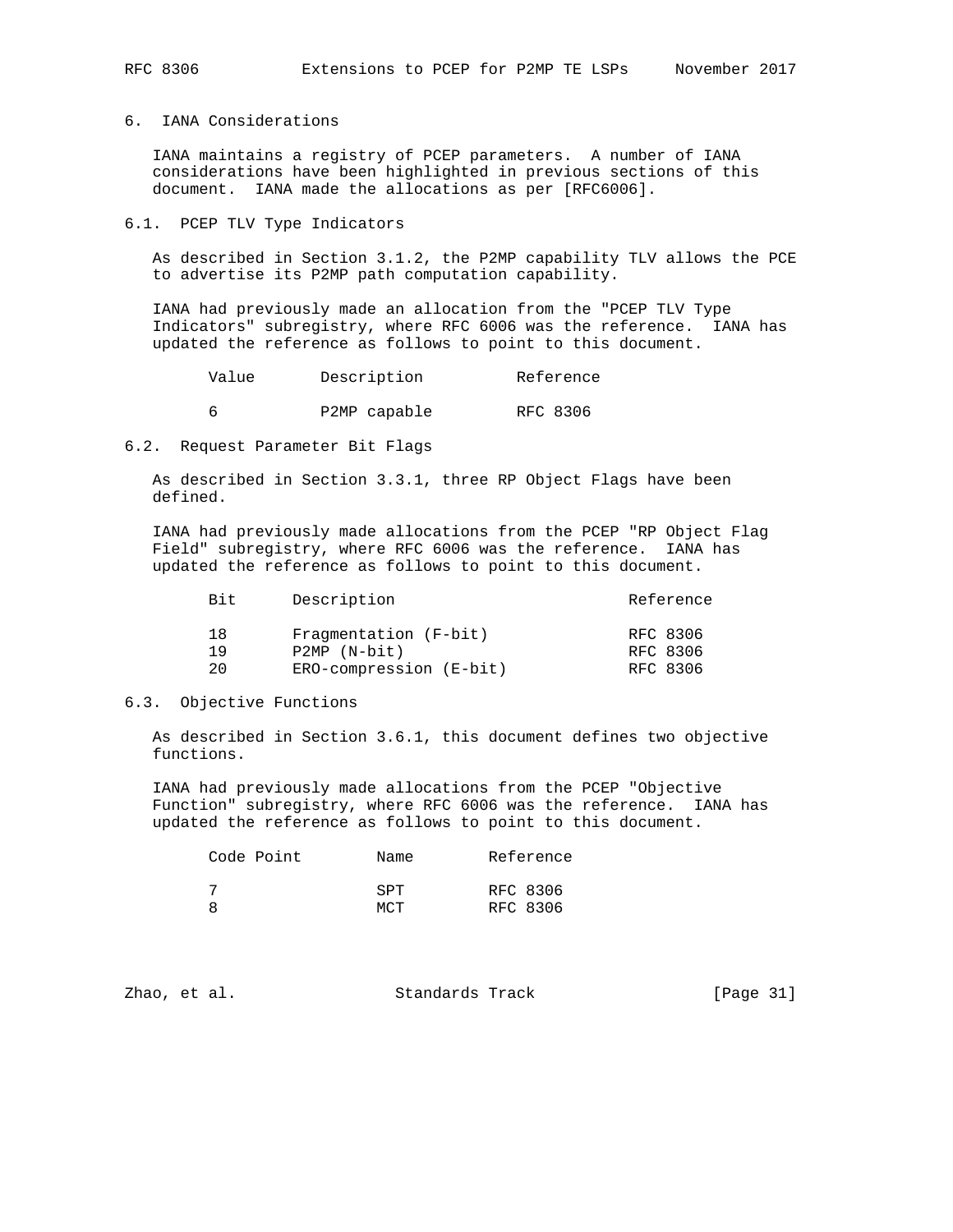# 6.4. METRIC Object-Type Values

 As described in Section 3.6.2, three METRIC object T fields have been defined.

 IANA had previously made allocations from the PCEP "METRIC Object T Field" subregistry, where RFC 6006 was the reference. IANA has updated the reference as follows to point to this document.

| Value    | Description                                                | Reference                        |
|----------|------------------------------------------------------------|----------------------------------|
| R<br>1 ∩ | P2MP IGP metric<br>P2MP TE metric<br>P2MP hop count metric | RFC 8306<br>RFC 8306<br>RFC 8306 |

### 6.5. PCEP Objects

 As discussed in Section 3.3.2, two END-POINTS Object-Type values are defined.

 IANA had previously made the Object-Type allocations from the "PCEP Objects" subregistry, where RFC 6006 was the reference. IANA has updated the reference as follows to point to this document.

| Object-Class Value |                  |
|--------------------|------------------|
| Name               | END-POINTS       |
| Object-Type        | 3:TPV4           |
|                    | 4:TPv6           |
|                    | 5-15: Unassigned |
| Reference          | RFC 8306         |

 As described in Sections 3.2, 3.11.1, and 3.14, four PCEP Object-Class values and six PCEP Object-Type values have been defined.

 IANA had previously made allocations from the "PCEP Objects" subregistry, where RFC 6006 was the reference. IANA has updated the reference to point to this document.

Zhao, et al. Standards Track [Page 32]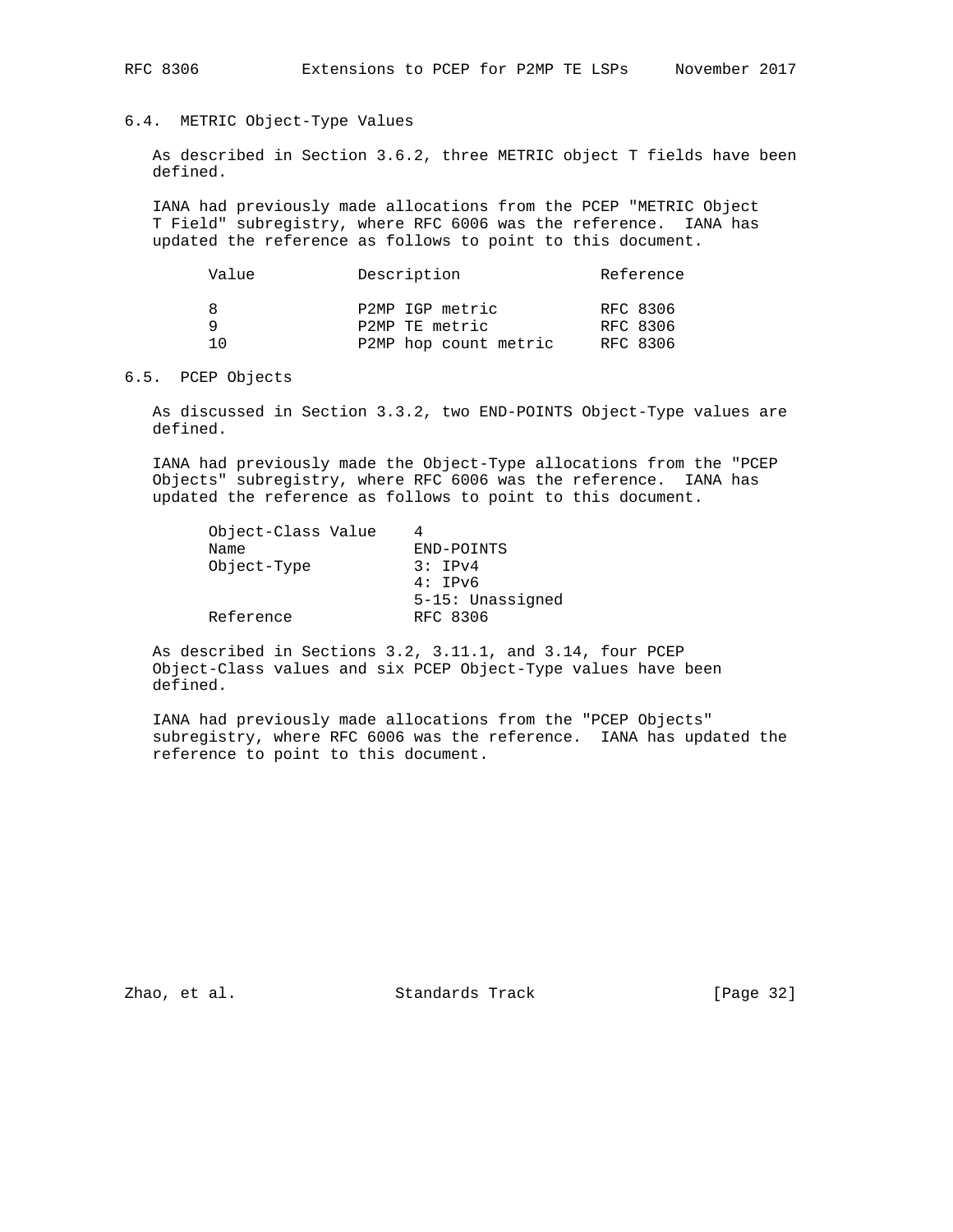Also, for the following four PCEP objects, codepoint 0 for the Object-Type field is marked "Reserved", as per Erratum ID 4956 for RFC 5440. IANA has updated the reference to point to this document.

| Object-Class Value<br>Name<br>Object-Type<br>Reference | 28<br>UNREACH-DESTINATION<br>0: Reserved<br>1:IPv4<br>2:IPv6<br>3-15: Unassigned<br>RFC 8306                      |
|--------------------------------------------------------|-------------------------------------------------------------------------------------------------------------------|
| Object-Class Value<br>Name<br>Object-Type<br>Reference | 29<br>SERO<br>0: Reserved<br>$1:$ SERO<br>$2-15$ : Unassigned<br>RFC 8306                                         |
| Object-Class Value<br>Name<br>Object-Type<br>Reference | 30<br>SRRO<br>0: Reserved<br>$1:$ SRRO<br>2-15: Unassigned<br>RFC 8306                                            |
| Object-Class Value<br>Name<br>Object-Type              | 31<br><b>BNC</b><br>0: Reserved<br>1: Branch node list<br>2: Non-branch node list<br>3-15: Unassigned<br>RFC 8306 |
|                                                        | Reference                                                                                                         |

Zhao, et al. Standards Track [Page 33]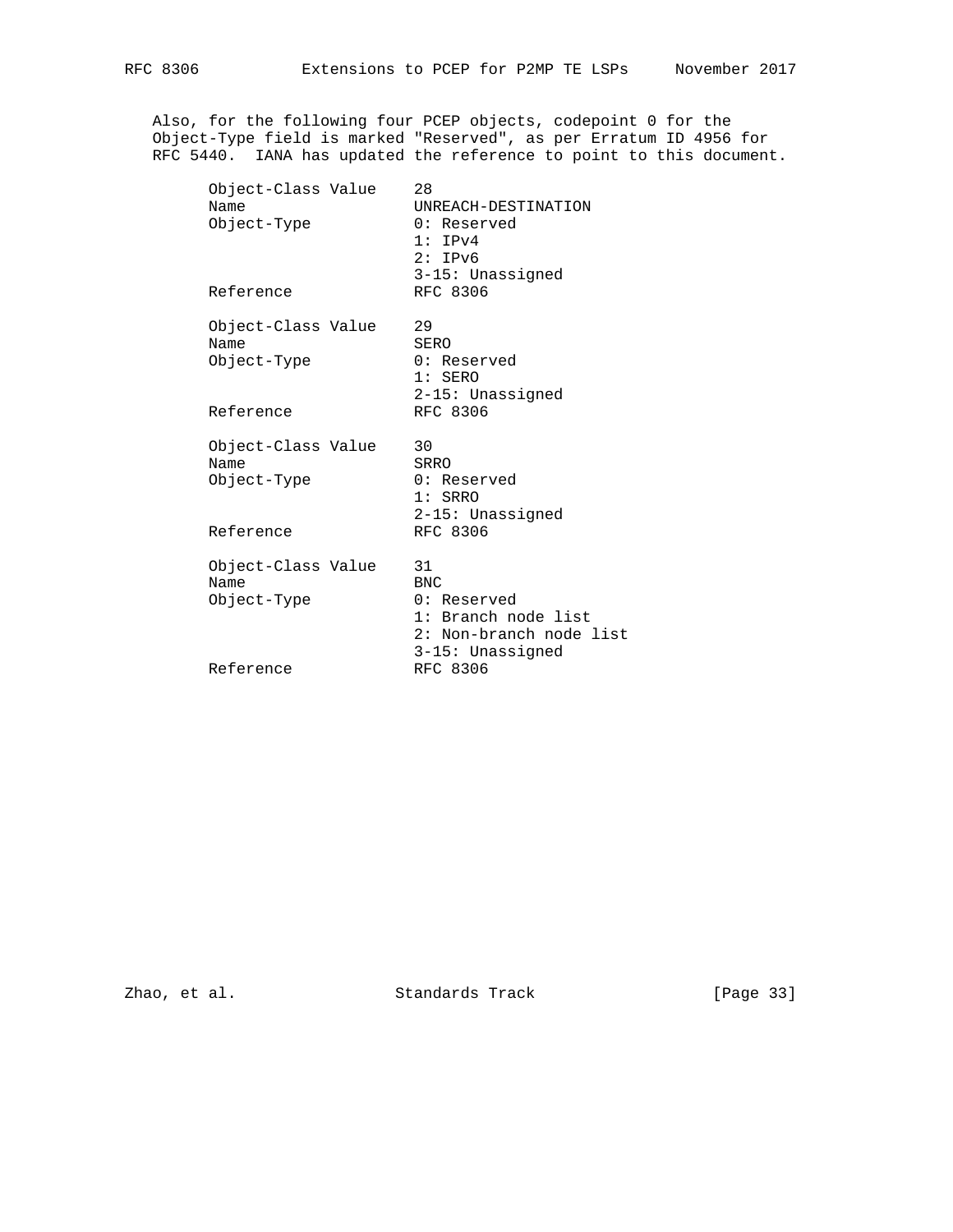# 6.6. PCEP-ERROR Objects and Types

 As described in Section 3.15, a number of PCEP-ERROR Object Error-Types and Error-values have been defined.

 IANA had previously made allocations from the PCEP "PCEP-ERROR Object Error Types and Values" subregistry, where RFC 6006 was the reference. IANA has updated the reference as follows to point to this document.

|    | Error<br>Type Meaning                                                                                                                                                                                                                      | Reference                        |
|----|--------------------------------------------------------------------------------------------------------------------------------------------------------------------------------------------------------------------------------------------|----------------------------------|
| 5  | Policy violation<br>$Error-value = 7:$<br>P2MP Path computation is not allowed                                                                                                                                                             | RFC 8306                         |
| 16 | P2MP Capability Error<br>Error-value=0: Unassigned<br>$Error-value = 1$ :<br>The PCE cannot satisfy the request<br>due to insufficient memory<br>$Error-value = 2$ :<br>The PCE is not capable of P2MP computation                         | RFC 8306<br>RFC 8306<br>RFC 8306 |
| 17 | P2MP END-POINTS Error<br>Error-value=0: Unassigned<br>$Error-value = 1$ :<br>The PCE cannot satisfy the request<br>due to no END-POINTS with leaf type 2<br>$Error-value = 2$ :                                                            | RFC 8306<br>RFC 8306<br>RFC 8306 |
|    | The PCE cannot satisfy the request<br>due to no END-POINTS with leaf type 3<br>$Error-value = 3:$<br>The PCE cannot satisfy the request<br>due to no END-POINTS with leaf type 4<br>$Error-value=4:$<br>The PCE cannot satisfy the request | RFC 8306<br>RFC 8306             |
| 18 | due to inconsistent END-POINTS<br>P2MP Fragmentation Error<br>Error-value=0: Unassigned<br>$Error-value = 1$ :                                                                                                                             | RFC 8306<br><b>RFC 8306</b>      |

Zhao, et al. Standards Track [Page 34]

Fragmented request failure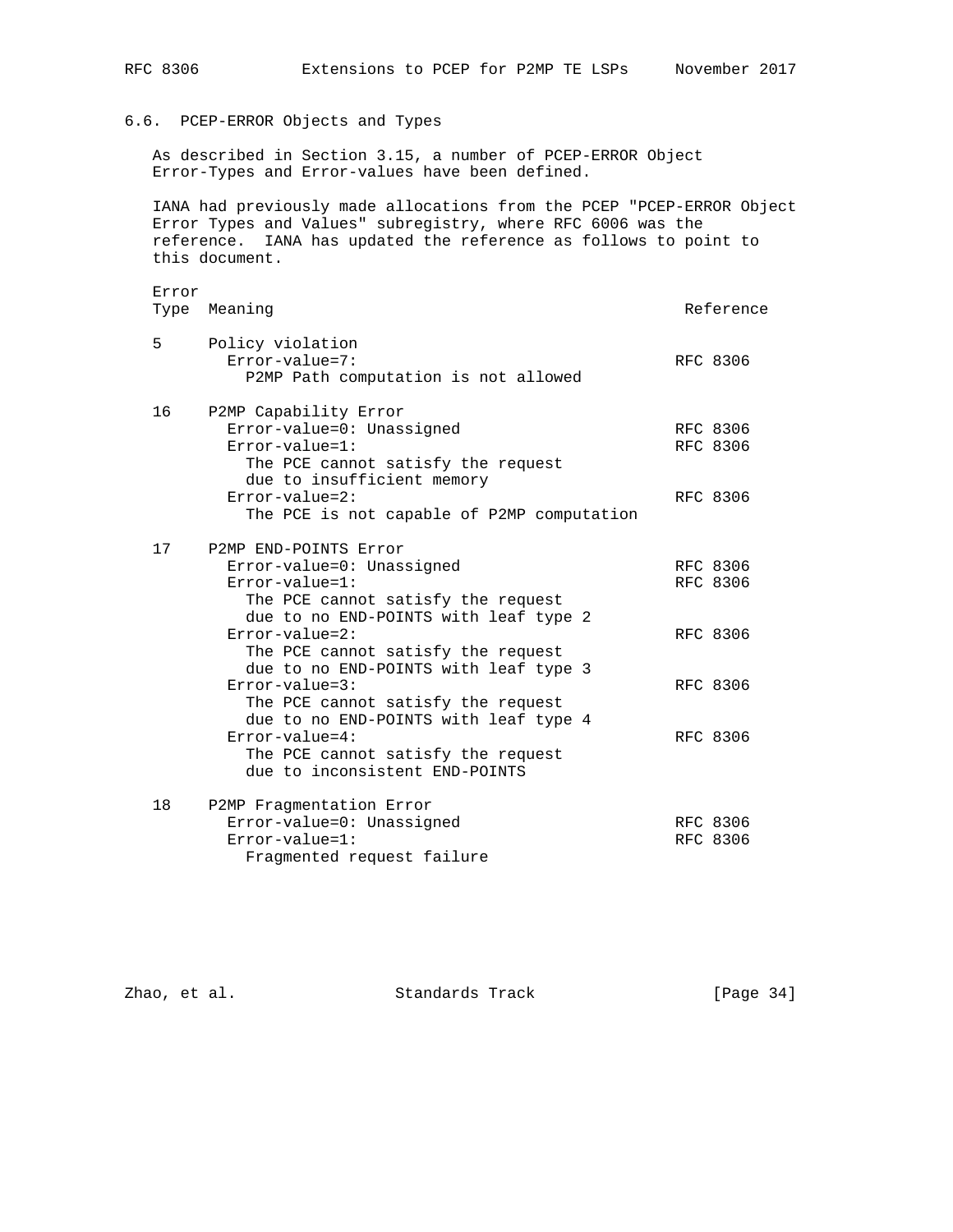# 6.7. PCEP NO-PATH Indicator

 As discussed in Section 3.16, the NO-PATH-VECTOR TLV Flag Field has been defined.

 IANA had previously made an allocation from the PCEP "NO-PATH-VECTOR TLV Flag Field" subregistry, where RFC 6006 was the reference. IANA has updated the reference as follows to point to this document.

|  | Bit Description           | Reference |
|--|---------------------------|-----------|
|  | P2MP Reachability Problem | RFC 8306  |

### 6.8. SVEC Object Flag

As discussed in Section 3.12, two SVEC Object Flags are defined.

 IANA had previously made allocations from the PCEP "SVEC Object Flag Field" subregistry, where RFC 6006 was the reference. IANA has updated the reference as follows to point to this document.

| <b>Bit</b> | Description            | Reference |
|------------|------------------------|-----------|
| 1 Q        | Partial Path Diverse   | RFC 8306  |
| 2.0        | Link Direction Diverse | RFC 8306  |

## 6.9. OSPF PCE Capability Flag

 As discussed in Section 3.1.1, the OSPF Capability Flag is defined to indicate P2MP path computation capability.

 IANA had previously made an assignment from the OSPF Parameters "Path Computation Element (PCE) Capability Flags" registry, where RFC 6006 was the reference. IANA has updated the reference as follows to point to this document.

| Bit | Description           | Reference |
|-----|-----------------------|-----------|
|     | P2MP path computation | RFC 8306  |

Zhao, et al. Standards Track [Page 35]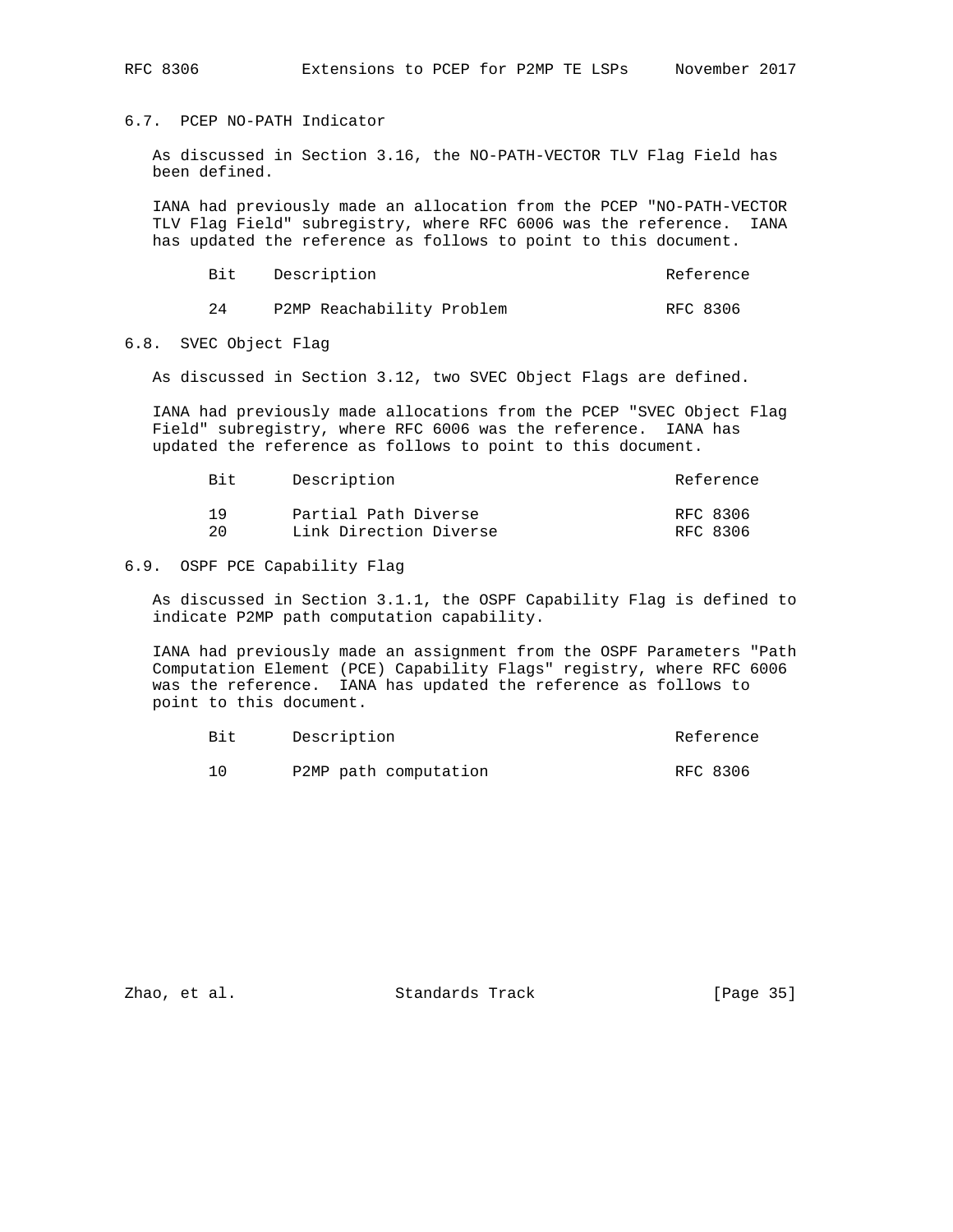# 7. References

- 7.1. Normative References
	- [RFC2119] Bradner, S., "Key words for use in RFCs to Indicate Requirement Levels", BCP 14, RFC 2119, DOI 10.17487/RFC2119, March 1997, <https://www.rfc-editor.org/info/rfc2119>.
	- [RFC3209] Awduche, D., Berger, L., Gan, D., Li, T., Srinivasan, V., and G. Swallow, "RSVP-TE: Extensions to RSVP for LSP Tunnels", RFC 3209, DOI 10.17487/RFC3209, December 2001, <https://www.rfc-editor.org/info/rfc3209>.
	- [RFC3473] Berger, L., Ed., "Generalized Multi-Protocol Label Switching (GMPLS) Signaling Resource ReserVation Protocol-Traffic Engineering (RSVP-TE) Extensions", RFC 3473, DOI 10.17487/RFC3473, January 2003, <https://www.rfc-editor.org/info/rfc3473>.
	- [RFC4873] Berger, L., Bryskin, I., Papadimitriou, D., and A. Farrel, "GMPLS Segment Recovery", RFC 4873, DOI 10.17487/RFC4873, May 2007, <https://www.rfc-editor.org/info/rfc4873>.
	- [RFC4875] Aggarwal, R., Ed., Papadimitriou, D., Ed., and S. Yasukawa, Ed., "Extensions to Resource Reservation Protocol - Traffic Engineering (RSVP-TE) for Point-to-Multipoint TE Label Switched Paths (LSPs)", RFC 4875, DOI 10.17487/RFC4875, May 2007, <https://www.rfc-editor.org/info/rfc4875>.
	- [RFC5073] Vasseur, J., Ed., and J. Le Roux, Ed., "IGP Routing Protocol Extensions for Discovery of Traffic Engineering Node Capabilities", RFC 5073, DOI 10.17487/RFC5073, December 2007, <https://www.rfc-editor.org/info/rfc5073>.
	- [RFC5088] Le Roux, JL., Ed., Vasseur, JP., Ed., Ikejiri, Y., and R. Zhang, "OSPF Protocol Extensions for Path Computation Element (PCE) Discovery", RFC 5088, DOI 10.17487/RFC5088, January 2008, <https://www.rfc-editor.org/info/rfc5088>.
	- [RFC5089] Le Roux, JL., Ed., Vasseur, JP., Ed., Ikejiri, Y., and R. Zhang, "IS-IS Protocol Extensions for Path Computation Element (PCE) Discovery", RFC 5089, DOI 10.17487/RFC5089, January 2008, <https://www.rfc-editor.org/info/rfc5089>.

Zhao, et al. Standards Track [Page 36]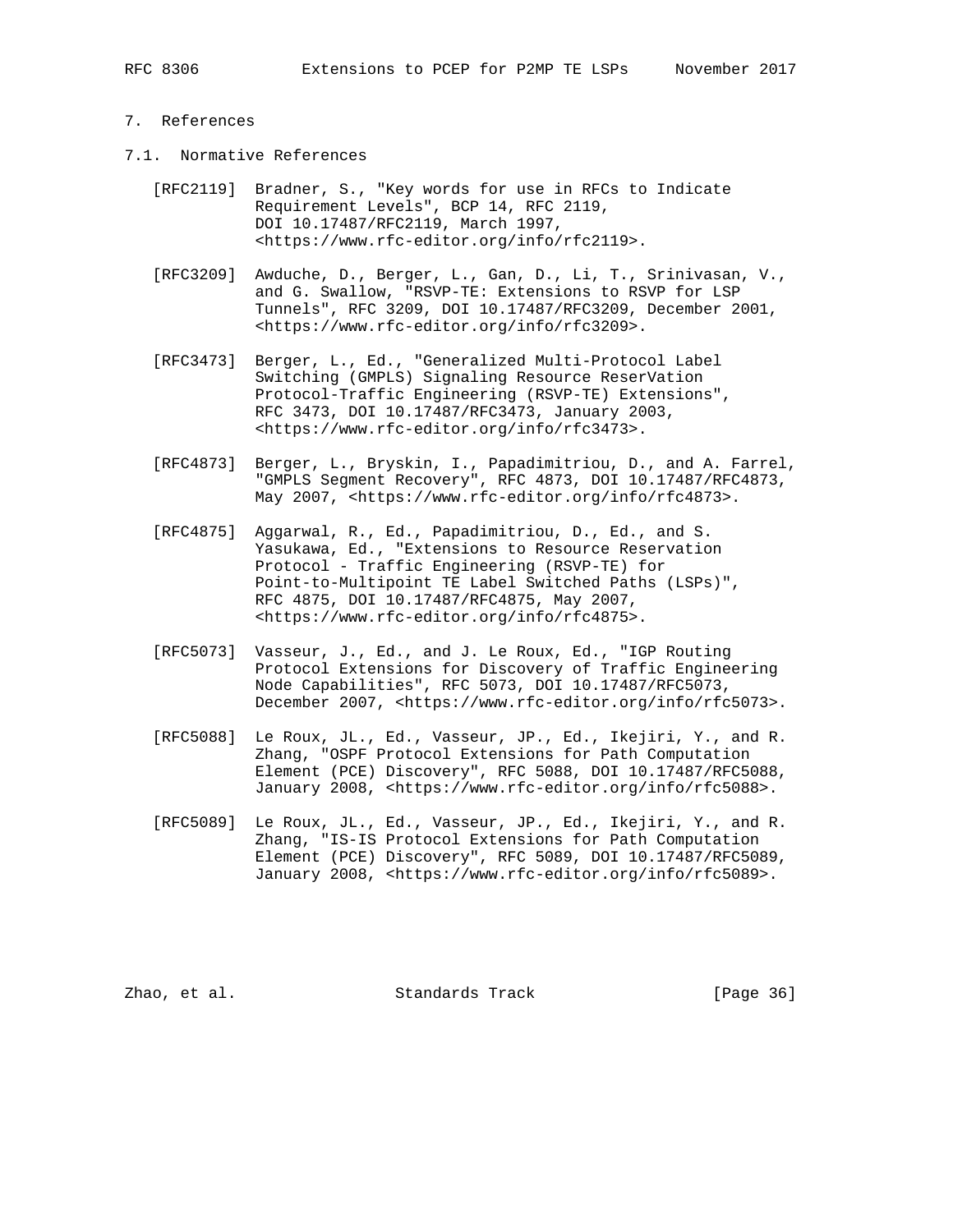- [RFC5440] Vasseur, JP., Ed., and JL. Le Roux, Ed., "Path Computation Element (PCE) Communication Protocol (PCEP)", RFC 5440, DOI 10.17487/RFC5440, March 2009, <https://www.rfc-editor.org/info/rfc5440>.
- [RFC5511] Farrel, A., "Routing Backus-Naur Form (RBNF): A Syntax Used to Form Encoding Rules in Various Routing Protocol Specifications", RFC 5511, DOI 10.17487/RFC5511, April 2009, <https://www.rfc-editor.org/info/rfc5511>.
- [RFC5541] Le Roux, JL., Vasseur, JP., and Y. Lee, "Encoding of Objective Functions in the Path Computation Element Communication Protocol (PCEP)", RFC 5541, DOI 10.17487/RFC5541, June 2009, <https://www.rfc-editor.org/info/rfc5541>.
- [RFC7770] Lindem, A., Ed., Shen, N., Vasseur, JP., Aggarwal, R., and S. Shaffer, "Extensions to OSPF for Advertising Optional Router Capabilities", RFC 7770, DOI 10.17487/RFC7770, February 2016, <https://www.rfc-editor.org/info/rfc7770>.
- [RFC8174] Leiba, B., "Ambiguity of Uppercase vs Lowercase in RFC 2119 Key Words", BCP 14, RFC 8174, DOI 10.17487/RFC8174, May 2017, <https://www.rfc-editor.org/info/rfc8174>.
- 7.2. Informative References

[PCEP-YANG]

- Dhody, D., Ed., Hardwick, J., Beeram, V., and J. Tantsura, "A YANG Data Model for Path Computation Element Communications Protocol (PCEP)", Work in Progress, draft-ietf-pce-pcep-yang-05, July 2017.
- [RFC4655] Farrel, A., Vasseur, J.-P., and J. Ash, "A Path Computation Element (PCE)-Based Architecture", RFC 4655, DOI 10.17487/RFC4655, August 2006, <https://www.rfc-editor.org/info/rfc4655>.
- [RFC4657] Ash, J., Ed., and J. Le Roux, Ed., "Path Computation Element (PCE) Communication Protocol Generic Requirements", RFC 4657, DOI 10.17487/RFC4657, September 2006, <https://www.rfc-editor.org/info/rfc4657>.

Zhao, et al. Standards Track [Page 37]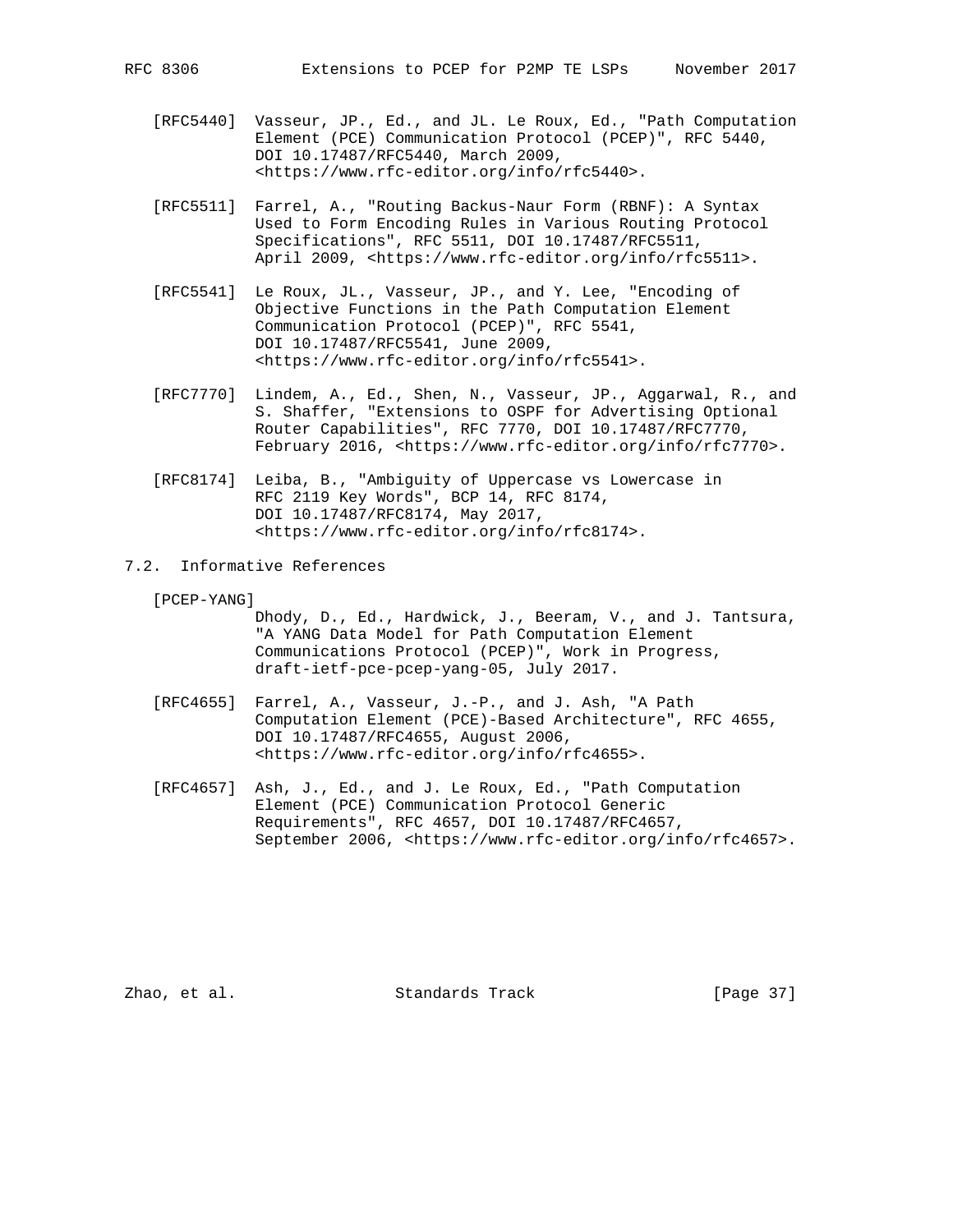- [RFC5671] Yasukawa, S. and A. Farrel, Ed., "Applicability of the Path Computation Element (PCE) to Point-to-Multipoint (P2MP) MPLS and GMPLS Traffic Engineering (TE)", RFC 5671, DOI 10.17487/RFC5671, October 2009, <https://www.rfc-editor.org/info/rfc5671>.
- [RFC5862] Yasukawa, S. and A. Farrel, "Path Computation Clients (PCC) - Path Computation Element (PCE) Requirements for Point-to-Multipoint MPLS-TE", RFC 5862, DOI 10.17487/RFC5862, June 2010, <https://www.rfc-editor.org/info/rfc5862>.
- [RFC5925] Touch, J., Mankin, A., and R. Bonica, "The TCP Authentication Option", RFC 5925, DOI 10.17487/RFC5925, June 2010, <https://www.rfc-editor.org/info/rfc5925>.
- [RFC6006] Zhao, Q., Ed., King, D., Ed., Verhaeghe, F., Takeda, T., Ali, Z., and J. Meuric, "Extensions to the Path Computation Element Communication Protocol (PCEP) for Point-to-Multipoint Traffic Engineering Label Switched Paths", RFC 6006, DOI 10.17487/RFC6006, September 2010, <https://www.rfc-editor.org/info/rfc6006>.
- [RFC6952] Jethanandani, M., Patel, K., and L. Zheng, "Analysis of BGP, LDP, PCEP, and MSDP Issues According to the Keying and Authentication for Routing Protocols (KARP) Design Guide", RFC 6952, DOI 10.17487/RFC6952, May 2013, <https://www.rfc-editor.org/info/rfc6952>.
- [RFC7420] Koushik, A., Stephan, E., Zhao, Q., King, D., and J. Hardwick, "Path Computation Element Communication Protocol (PCEP) Management Information Base (MIB) Module", RFC 7420, DOI 10.17487/RFC7420, December 2014, <https://www.rfc-editor.org/info/rfc7420>.
- [RFC7525] Sheffer, Y., Holz, R., and P. Saint-Andre, "Recommendations for Secure Use of Transport Layer Security (TLS) and Datagram Transport Layer Security (DTLS)", BCP 195, RFC 7525, DOI 10.17487/RFC7525, May 2015, <https://www.rfc-editor.org/info/rfc7525>.
- [RFC8253] Lopez, D., Gonzalez de Dios, O., Wu, Q., and D. Dhody, "PCEPS: Usage of TLS to Provide a Secure Transport for the Path Computation Element Communication Protocol (PCEP)", RFC 8253, DOI 10.17487/RFC8253, October 2017, <https://www.rfc-editor.org/info/rfc8253>.

Zhao, et al. Standards Track [Page 38]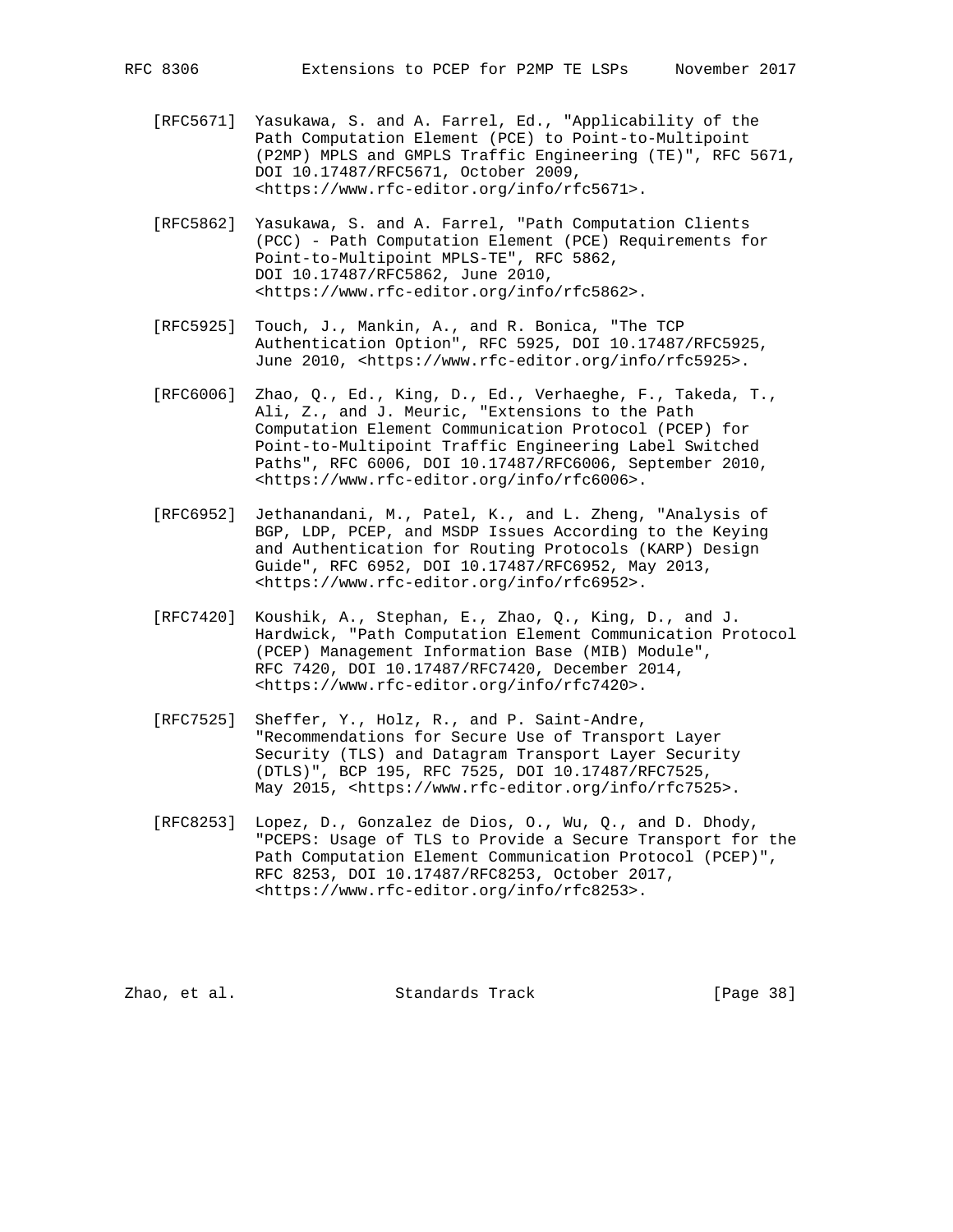Appendix A. Summary of Changes from RFC 6006

- o Updated the text to use the term "PCC" instead of "user" while describing the encoding rules in Section 3.10.
- o Updated the example in Figure 7 to explicitly include the RP object.
- o Corrected the description of the F-bit in the RP object in Section 3.13, as per Erratum ID 3836.
- o Corrected the description of the fragmentation procedure for the response in Section 3.13.2, as per Erratum ID 3819.
- o Corrected the Error-Type for fragmentation in Section 3.15, as per Erratum ID 3830.
- o Updated the references for the OSPF Router Information Link State Advertisement (LSA) [RFC7770] and the PCEP MIB [RFC7420].
- o Added current information and references for PCEP YANG [PCEP-YANG] and PCEPS [RFC8253].
- o Updated the Security Considerations section to include the TCP-AO and TLS.
- o Updated the IANA Considerations section (Section 6.5) to mark codepoint 0 as "Reserved" for the Object-Type defined in this document, as per Erratum ID 4956 for [RFC5440]. IANA references have also been updated to point to this document.

Appendix A.1. RBNF Changes from RFC 6006

- o Updates to the RBNF for the request message format, per Erratum ID 4867:
	- \* Updated the request message to allow for the bundling of multiple path computation requests within a single PCReq message.
	- \* Added <svec-list> in PCReq messages. This object was missed in [RFC6006].
	- \* Added the BNC object in PCReq messages. This object is required to support P2MP. The BNC object shares the same format as the IRO, but it only supports IPv4 and IPv6 prefix sub-objects.

Zhao, et al. Standards Track [Page 39]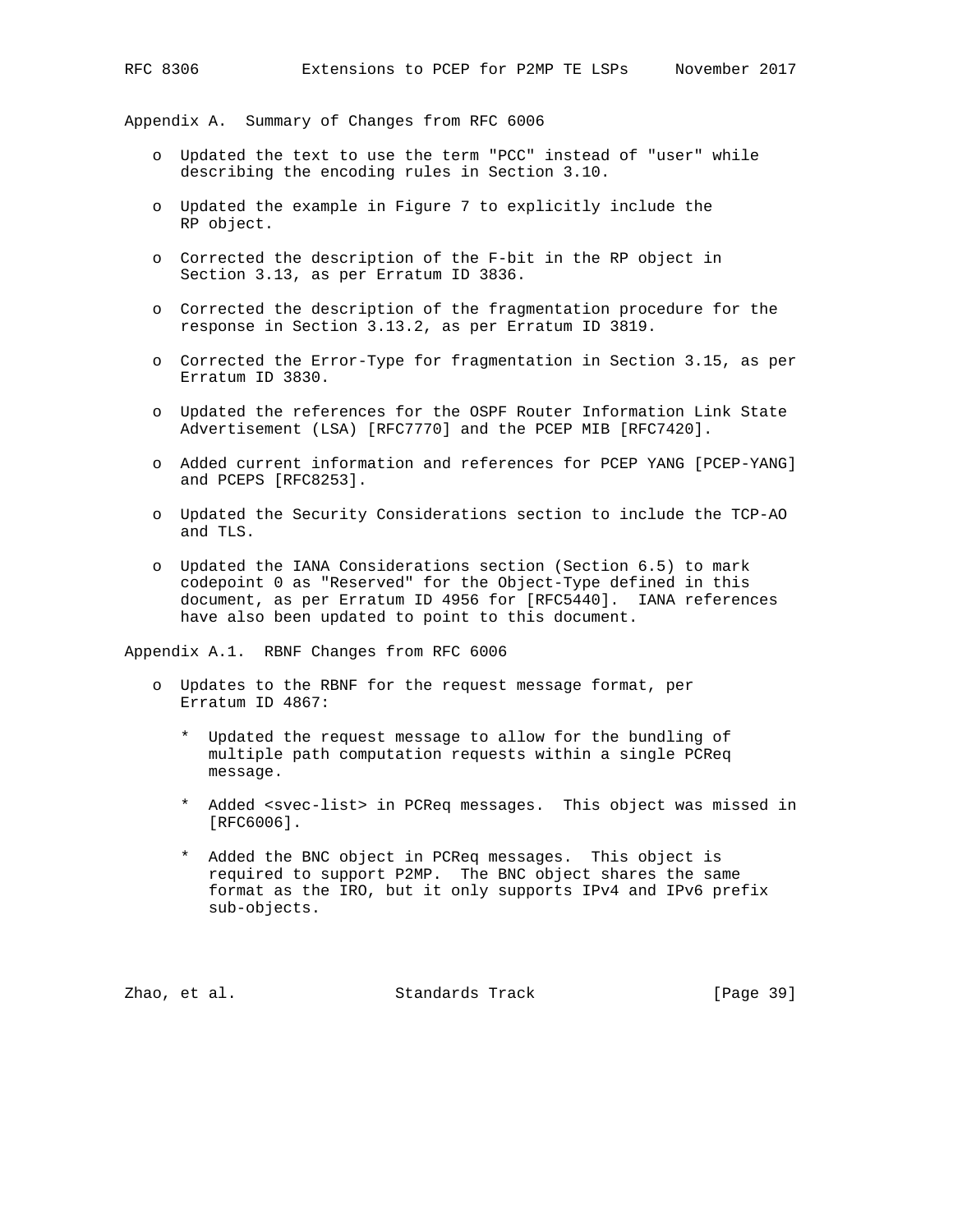- \* Updated the <RRO-List> format to also allow the SRRO. This object was missed in [RFC6006].
- \* Removed the BANDWIDTH object followed by the RRO from <RRO-List>. The BANDWIDTH object was included twice in RFC 6006 -- once as part of <end-point-path-pair-list> and also as part of <RRO-List>. The latter has been removed, and the RBNF is backward compatible with [RFC5440].
- \* Updated the <end-point-rro-pair-list> to allow an optional BANDWIDTH object only if <RRO-List> is included.
- o Updates to the RBNF for the reply message format, per Erratum ID 4868:
	- \* Updated the reply message to allow for bundling of multiple path computation replies within a single PCRep message.
	- \* Added the UNREACH-DESTINATION object in PCRep messages. This object was missed in [RFC6006].

Zhao, et al. Standards Track [Page 40]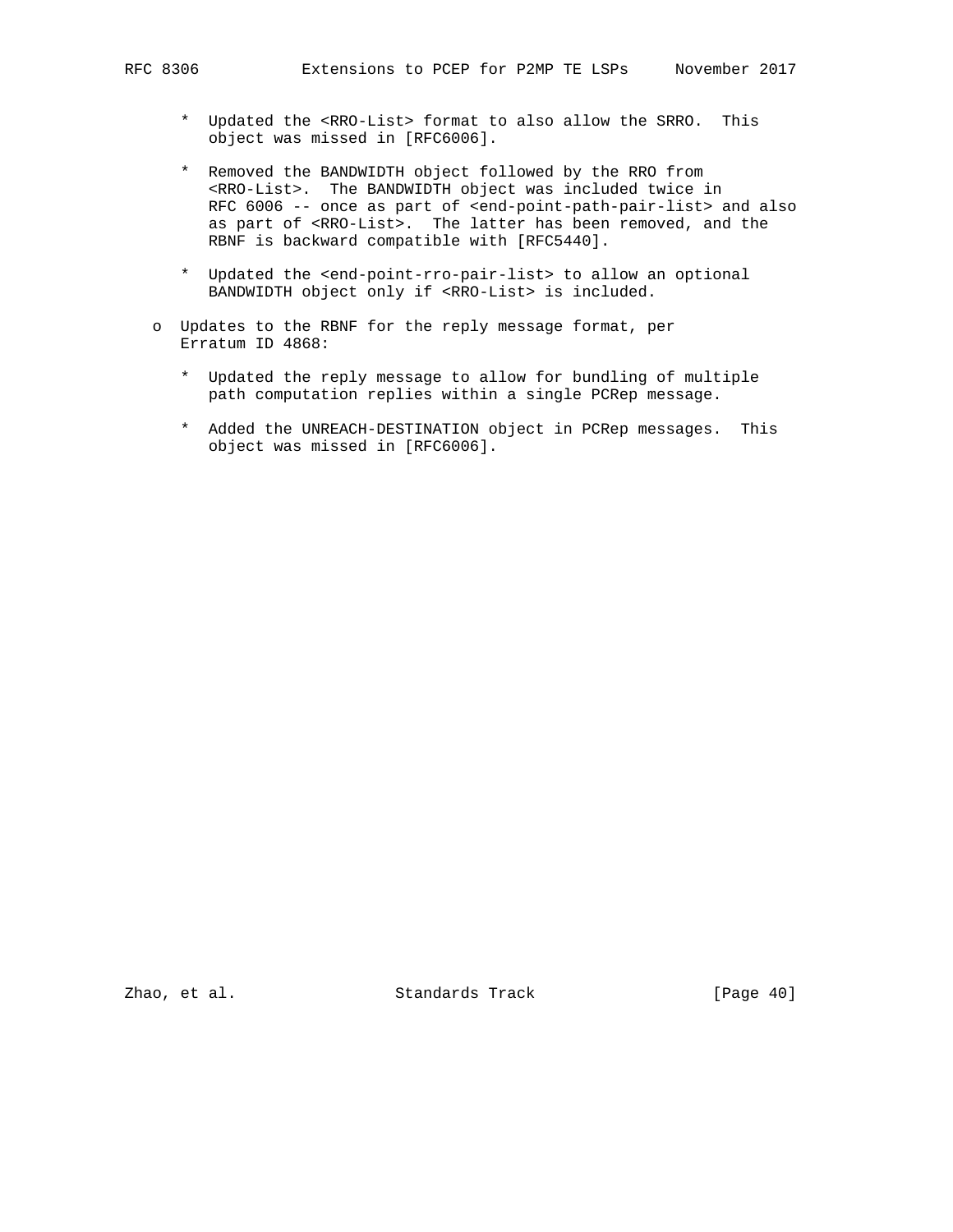Acknowledgements

 The authors would like to thank Adrian Farrel, Young Lee, Dan Tappan, Autumn Liu, Huaimo Chen, Eiji Oki, Nic Neate, Suresh Babu K, Gaurav Agrawal, Vishwas Manral, Dan Romascanu, Tim Polk, Stewart Bryant, David Harrington, and Sean Turner for their valuable comments and input on this document.

Thanks to Deborah Brungard for handling related errata for RFC 6006.

 The authors would like to thank Jonathan Hardwick and Adrian Farrel for providing review comments with suggested text for this document.

 Thanks to Jonathan Hardwick for being the document shepherd and for providing comments and guidance.

Thanks to Ben Niven-Jenkins for RTGDIR reviews.

Thanks to Roni Even for GENART reviews.

Thanks to Fred Baker for the OPSDIR review.

 Thanks to Deborah Brungard for being the responsible AD and guiding the authors.

 Thanks to Mirja Kuehlewind, Alvaro Retana, Ben Campbell, Adam Roach, Benoit Claise, Suresh Krishnan, and Eric Rescorla for their IESG review and comments.

Zhao, et al. Standards Track [Page 41]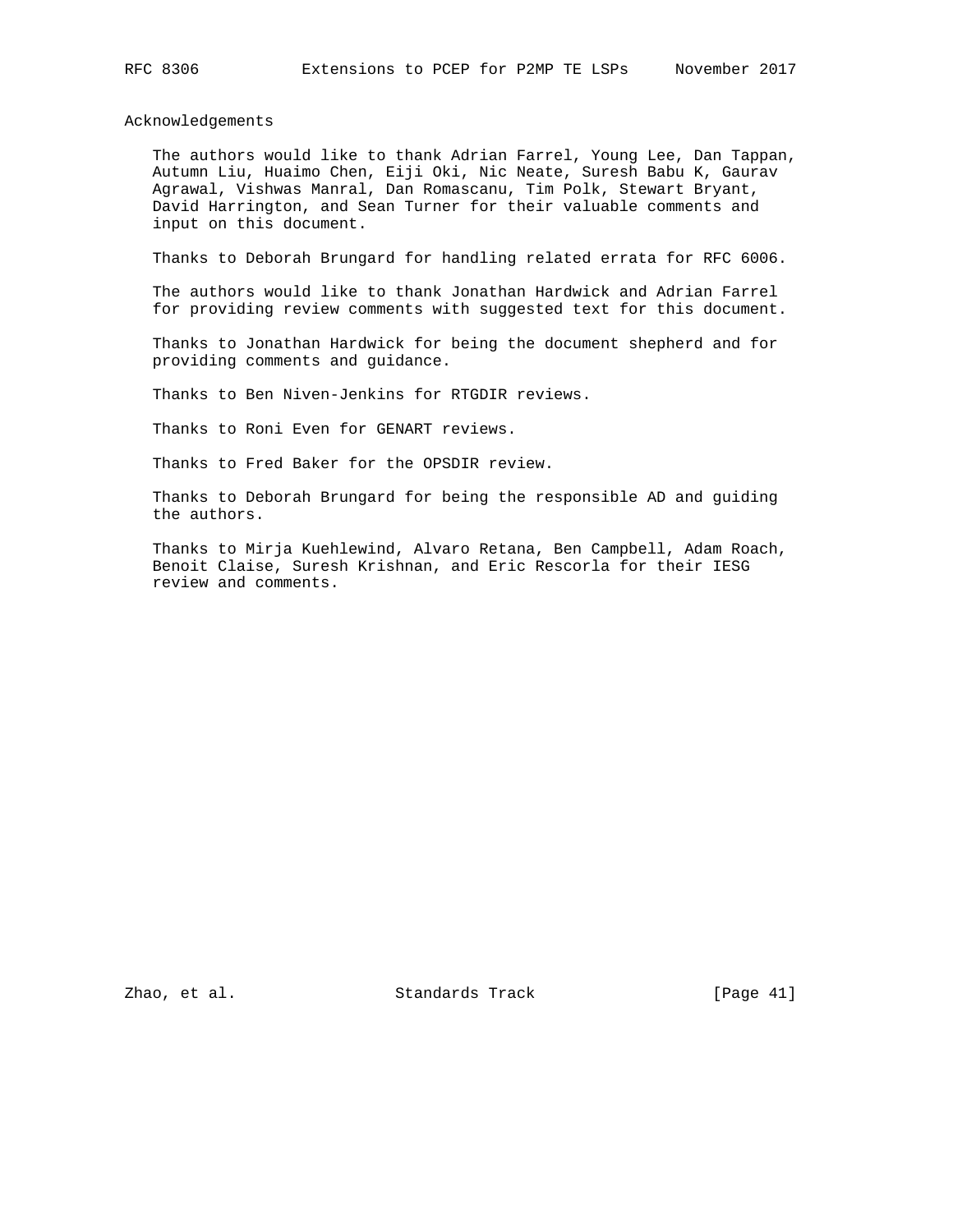Contributors

 Fabien Verhaeghe Thales Communication France 160 boulevard Valmy 92700 Colombes France Email: fabien.verhaeghe@gmail.com Tomonori Takeda NTT Corporation 3-9-11, Midori-Cho Musashino-Shi, Tokyo 180-8585 Japan Email: tomonori.takeda@ntt.com Zafar Ali Cisco Systems, Inc. 2000 Innovation Drive Kanata, Ontario K2K 3E8 Canada Email: zali@cisco.com Julien Meuric Orange 2, Avenue Pierre Marzin 22307 Lannion Cedex France Email: julien.meuric@orange.com Jean-Louis Le Roux Orange 2, Avenue Pierre Marzin 22307 Lannion Cedex France Email: jeanlouis.leroux@orange.com Mohamad Chaitou France Email: mohamad.chaitou@gmail.com Udayasree Palle Huawei Technologies Divyashree Techno Park, Whitefield Bangalore, Karnataka 560066 India Email: udayasreereddy@gmail.com

Zhao, et al. Standards Track [Page 42]